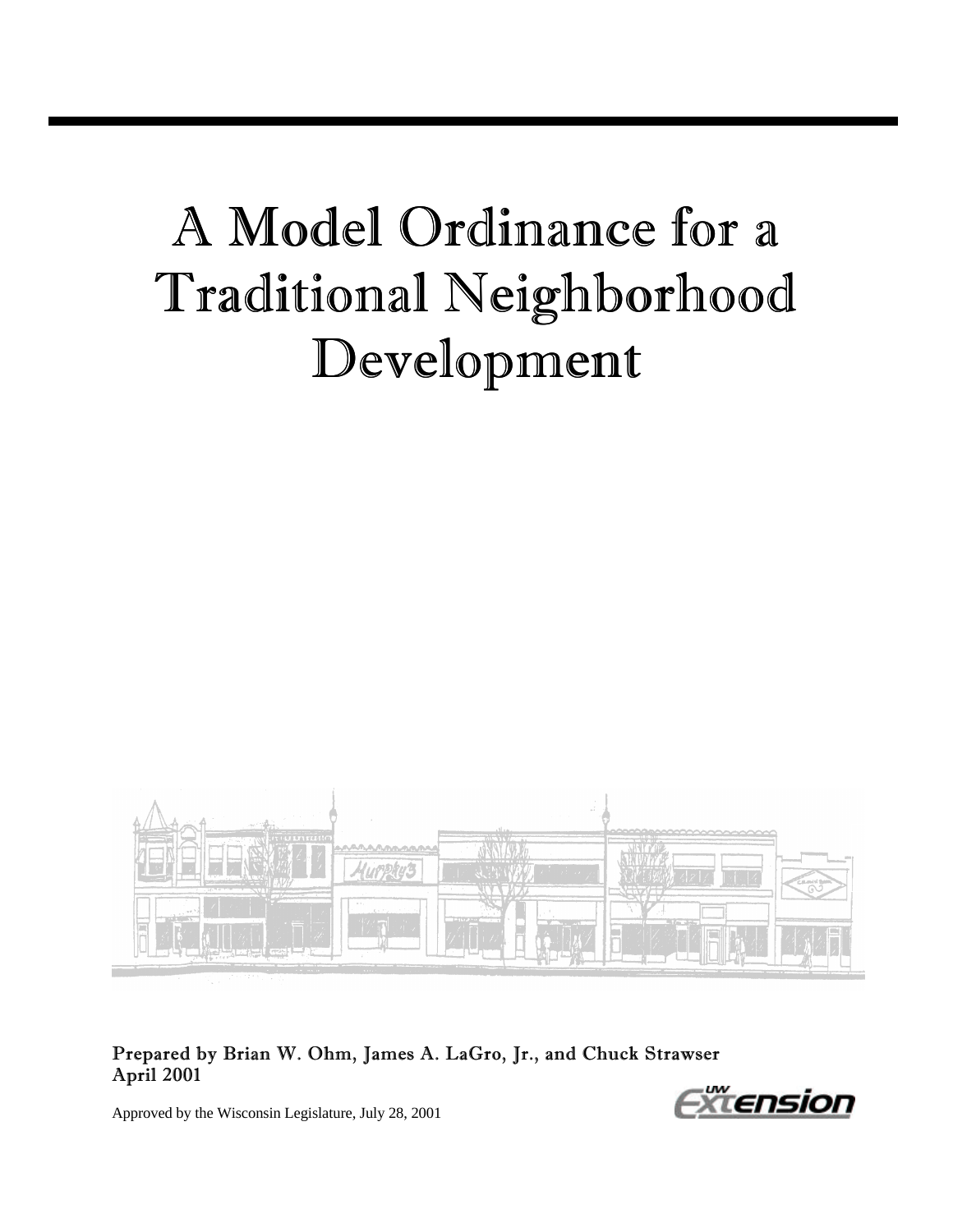#### Authority

Section 66.1027 of the Wisconsin Statutes, part of Wisconsin-s recent comprehensive planning and Asmart growth@ law, requires that the University of Wisconsin Extension develop a model ordinance for a traditional neighborhood development. This ordinance was prepared in response to that law. The law also requires that the model ordinance for a traditional neighborhood development:

Ashall be presented to the chief clerk of each house of the legislature, and shall be referred immediately by the speaker of the assembly and the presiding officer of the senate to the appropriate standing committee in each house. The model ordinances shall be considered to have been approved by a standing committee if within 14 working days of the referral, the committee does not schedule a meeting for the purpose of reviewing the model ordinance. If the committee schedules a meeting for the purpose of reviewing the model ordinance, the ordinance may not be considered to have been approved unless the committee approves the model ordinance.@

In accordance with these requirements, the model ordinance was presented to the chief clerk of each house and referred to the appropriate standing committees. The Senate did not schedule a meeting to review the ordinance, thereby giving its approval. The Assembly Committee on Natural Resources scheduled and held a meeting to review the model ordinance on February 28, 2001. The Committee approved the model ordinance, following some modifications, on July 25, 2001. With this approval, the law requires that A[n]ot later than January 1, 2002, every city and village with a population of at least 12,500 shall enact an ordinance that is similar to the model traditional neighborhood development ordinance . . . although the ordinance is not required to be mapped.@

#### Project Team

This document was prepared by Brian W. Ohm, J.D. (Associate Professor in the Department of Urban & Regional Planning at the University of Wisconsin-Madison and land use law specialist with the University of Wisconsin Extension), and James A. LaGro, Jr., Ph.D., R.L.A. (Associate Professor in the Department of Urban and Regional Planning), with assistance from Chuck Strawser (project assistant and graduate student in the Department of Urban & Regional Planning). The drawings were prepared by Tom Rogers (student in the Department of Landscape Architecture, University of Wisconsin-Madison).

#### Acknowledgments

The following individuals reviewed drafts of the ordinance and provided comments on the ordinance: John Hyslop, City of Milwaukee Department of City Development; Rob Kennedy and Allison Semandel, Citizens for a Better Environment; Dave Cieslewicz, 1000 Friends of Wisconsin; Brad Murphy, City of Madison Department of Planning and Development; Mike Slavney, Vandewalle & Associates; Richard Lehmann, Boardman Law Firm; Betty Nordeng, East Central Wisconsin Regional Planning Commission; Jerry Deschane, Wisconsin Builders Association; Jay Tappen, West Central Wisconsin Regional Planning Commission; Tom Larson, Wisconsin Realtors Association; Kevin Pomeroy, Wisconsin Main Street Program; Mike Maki, City of Kenosha Department of City Development; Bill Preboski, Dane County Regional Planning Commission; Mary Troudt, HOME program manager for the Department of Administration; Jerry Braatz, Calumet County UW-Extension; Philip Schultz, Horizon Development Group; Dan Olson, City of Green Bay; Jeff Batovsky, Wisconsin Manufactured Housing Association; Land Use Team Members, Wisconsin Department of Natural Resources; Anna Haines, University of Wisconsin-Stevens Point/Extension; Steve Steinhoff, Dane County Department of Planning and Development; Carl Korfmacher, Applied Ecological Services; and Planning and Design Institute, Inc.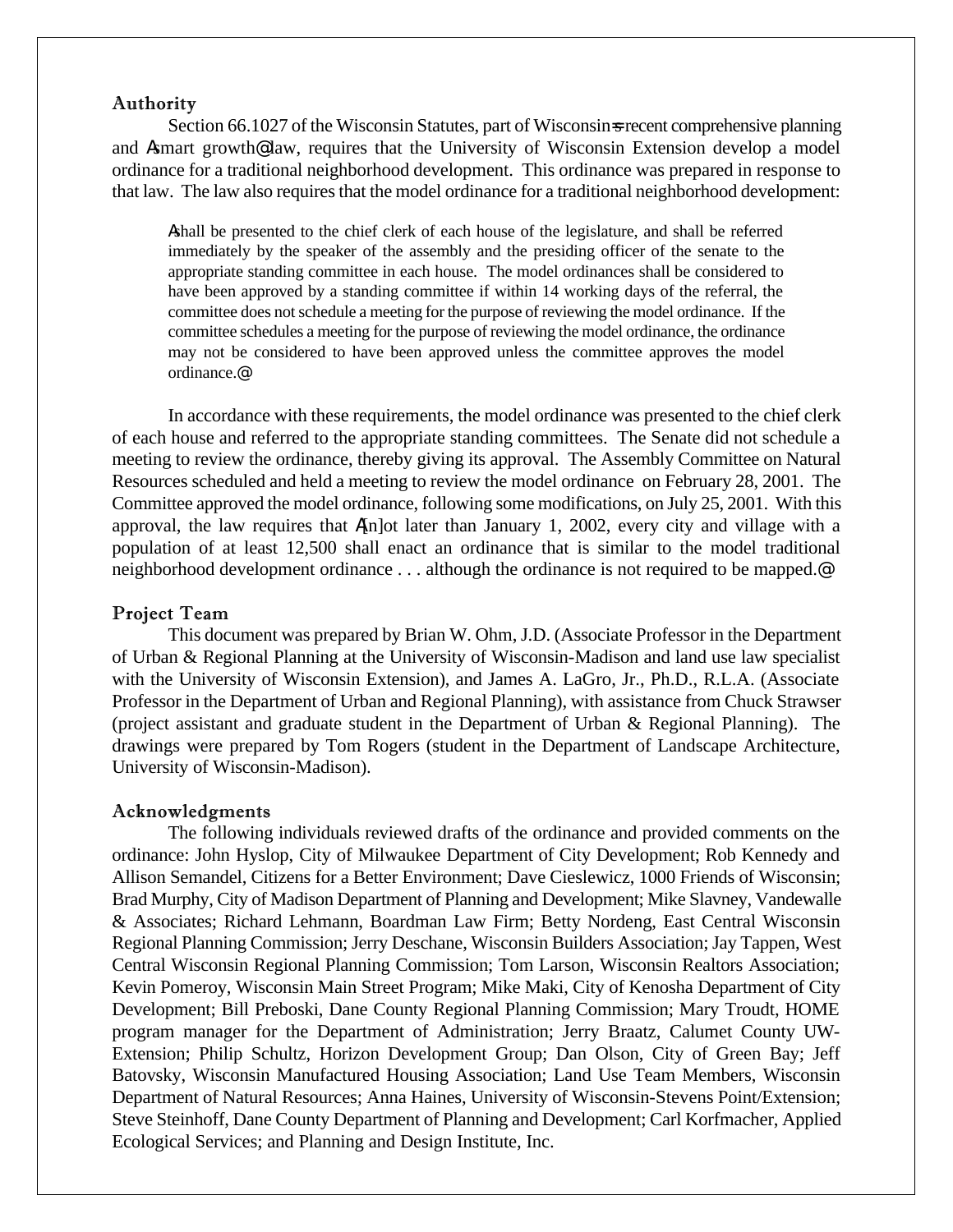# **\*A Model Ordinance for a Traditional Neighborhood Development**

#### **Table of Contents**

Introduction to the Model Ordinance

Principles and Objectives of Traditional Neighborhood Development

Preparation of this Ordinance and Additional Resources

- 1. GENERAL PROVISIONS
	- 1.1 Statutory Authorization
	- 1.2 Purpose
	- 1.3 Applicability
	- 1.4 Fees
- 2. DEFINITIONS

#### 3. APPLICATION PROCEDURES AND APPROVAL PROCESS

- 3.1 Initial Conference
- 3.2 General Implementation Plan
- 3.3 Specific Implementation Plan
- 3.4 Amendments to the Specific Implementation Plan
- 3.5 Subdivision of Land
- 3.6 Ownership and Maintenance of Public Space
- 3.7 Recording of Documents

#### 4. TRADITIONAL NEIGHBORHOOD DEVELOPMENT DESIGN GUIDELINES

- 4.1 Neighborhood Uses
- 4.2 Development Units
- 4.3 Open Space
- 4.4 Stormwater Management
- 4.5 Lot and Block Standards
- 4.6 Circulation Standards
- 4.7 Architecture Standards
- 4.8 Landscaping and Screening Standards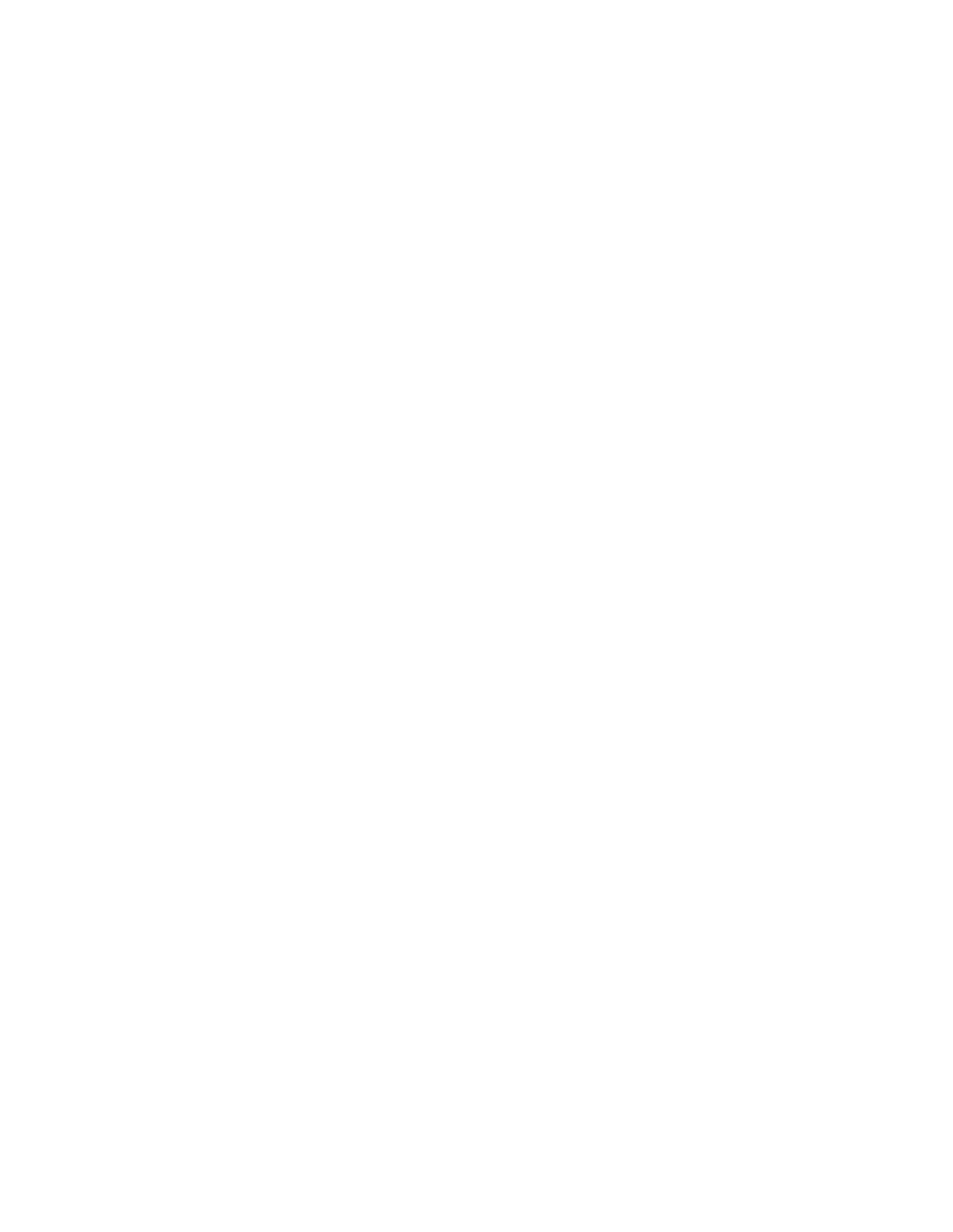# **Introduction to the Model Ordinance**

This publication includes the text of the model ordinance for a traditional neighborhood development required by Section 66.1027 of the Wisconsin Statutes, part of Wisconsin's recent Asmart growth@ law. The publication begins with a brief overview of the principles and objectives of traditional neighborhood development. These principles and objectives should be used to guide cities and villages in the development of local ordinances for traditional neighborhood development. The ordinance text begins on page 5. In addition to the ordinance text, the publication includes a commentary on the ordinance text. This is to make the document easier to understand and guide local officials and others interested in traditional neighborhood development.

The law requires that this ordinance be submitted to the Wisconsin Legislature by January 1, 2001, for approval. If approved, by January 1, 2002, every city and village with a population of at least 12,500 must enact an ordinance that is **similar** to this model traditional neighborhood development ordinance. The ordinance is meant as a guide and is **not** intended to be adopted Aas is.@ **Each community must adapt the language and concepts of the ordinance to fit the unique circumstances found in that community.** The critical goal for cities and villages is that they adopt ordinances that reflect the principles and objectives of traditional neighborhood development.

This model ordinance is written in a format similar to some planned development district or planned unit development ordinances. It is written in this format because of the provision in the law that Athe ordinance is not required to be mapped.@ Cities and villages may, at their option, develop the traditional neighborhood development ordinance following a different format. For example, a city or village may want to develop the ordinance as an overlay zoning ordinance or as a floating zoning district. Cities and villages should review their existing development review processes and adopt a streamlined review process that encourages the use of traditional neighborhood development principles and does not create a disincentive to the use of the traditional neighborhood development ordinance.

The traditional neighborhood development ordinance should provide an alternative to conventional ordinances and planned unit developments. Communities may also need to adapt other applicable ordinances, to ensure they are consistent with principles of traditional neighborhood development.

# **Principles and Objectives of Traditional Neighborhood Development**

The Asmart growth@ law defines Atraditional neighborhood development@ to mean: Acompact, mixed use neighborhood where residential, commercial and civic buildings are within close proximity to each other.@ It is a planning concept that is based on traditional small town and city neighborhood development principles. Traditional neighborhood development is, in part, a reaction to the often inefficient use of land and infrastructure and lack of a sense of community in many newer developments.

Traditional neighborhood development is found in the older parts of Wisconsin=s cities and villages, parts that often developed prior to World War II. More recent examples are found in the older parts of Greendale, a ?greenbelt@ community built by the federal government near Milwaukee in the 1930s, and Middleton Hills, a new development begun in the 1990-s in Middleton near Madison. Interest among consumers in traditional neighborhood development appears to be growing with other traditional neighborhood development projects in the planning stages (*Wisconsin State Journal*, 10/08/00.). Traditional neighborhood development is one of a variety of planning concepts that share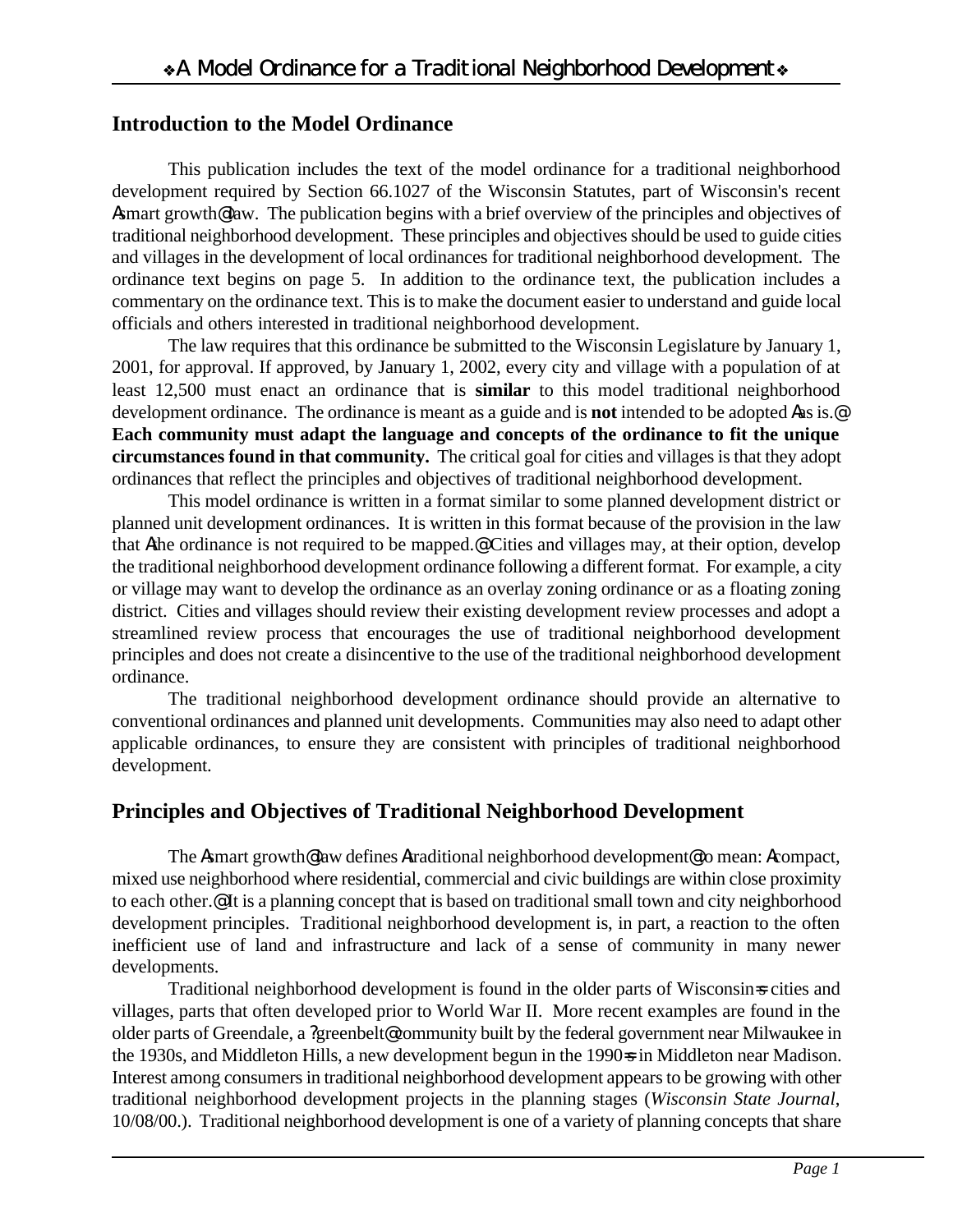similar themes. These models include neo-traditional development, new urbanism, urban villages, hamlets, compact communities, transit-oriented development, pedestrian pockets, and the revitalization of existing traditional towns. This model ordinance draws upon a number of these models as appropriate for Wisconsin cities and villages.

The concept of traditional neighborhood development is the subject of a growing body of literature. While there is no single model for a traditional neighborhood development, certain principles define this type of development. Understanding the principles and objectives of traditional neighborhood development is an important in the process of developing a traditional neighborhood development ordinance. Cities and villages need to prepare comprehensive plans that provide a context for traditional neighborhood developments. As part of this planning process, cities and villages should analyze the development patterns and designs of the past to provide a context for the specific standards contained in the ordinance. These principles are discussed below and were used to guide the development of this model ordinance. As cities and villages modify the model ordinance to meet the unique circumstances found within their communities, the ordinances developed should seek to achieve these principles:

#### ë **Compact Development**

Traditional neighborhood developments are compact. Compact development patterns (for both residential and commercial uses), can promote a more efficient use of land and lower the costs of providing public infrastructure and services.

Compact development also means the development is designed for the human scale. The human scale is defined as Athe relationship between the dimensions of the human body and the proportion of the spaces which people use.@ (Nelessen, 135). This includes paying attention to walking distances, the height of buildings, the design of street lights and signs, sidewalks, and other features.

Compact development can also promote social interaction by including civic spaces such as parks and public buildings. It also means residential, commercial, and civic buildings are within close proximity of each other that can encourage people to walk between the various uses.

## □ Mixed Uses

Traditional neighborhood developments are designed to include a mixture of uses. This means that nonresidential land uses, such as commercial, civic and open space, are mixed with residential land uses. Mixing land uses can broaden the tax base of a community. Mixing uses also helps promote walking between the various uses. Different modes of transportation are promoted in the community such as walking, bicycles, transit, and automobiles.

Mixed use also provides a community center or focus. For example, the community center may be a public facility such as a park, recreational facility, school, or library, or it may be a retail area. Mixed use also means promoting a mix of housing types and sizes to accommodate households of all ages, sizes, and incomes. This means varying lots sizes and densities, and allowing other types of housing such as attached single-family residences, townhomes, duplexes, fourplexes, and specialty housing for seniors. Mixed use may also mean that housing is provided in the same building above commercial uses such as shops or offices.

## ë **Multiple Modes of Transportation**

Traditional neighborhood developments provide for access generally by way of an interconnected network of circulation systems that facilitate walking, bicycling, and driving. Streets are designed to promote the safe and efficient use of different transportation modes. The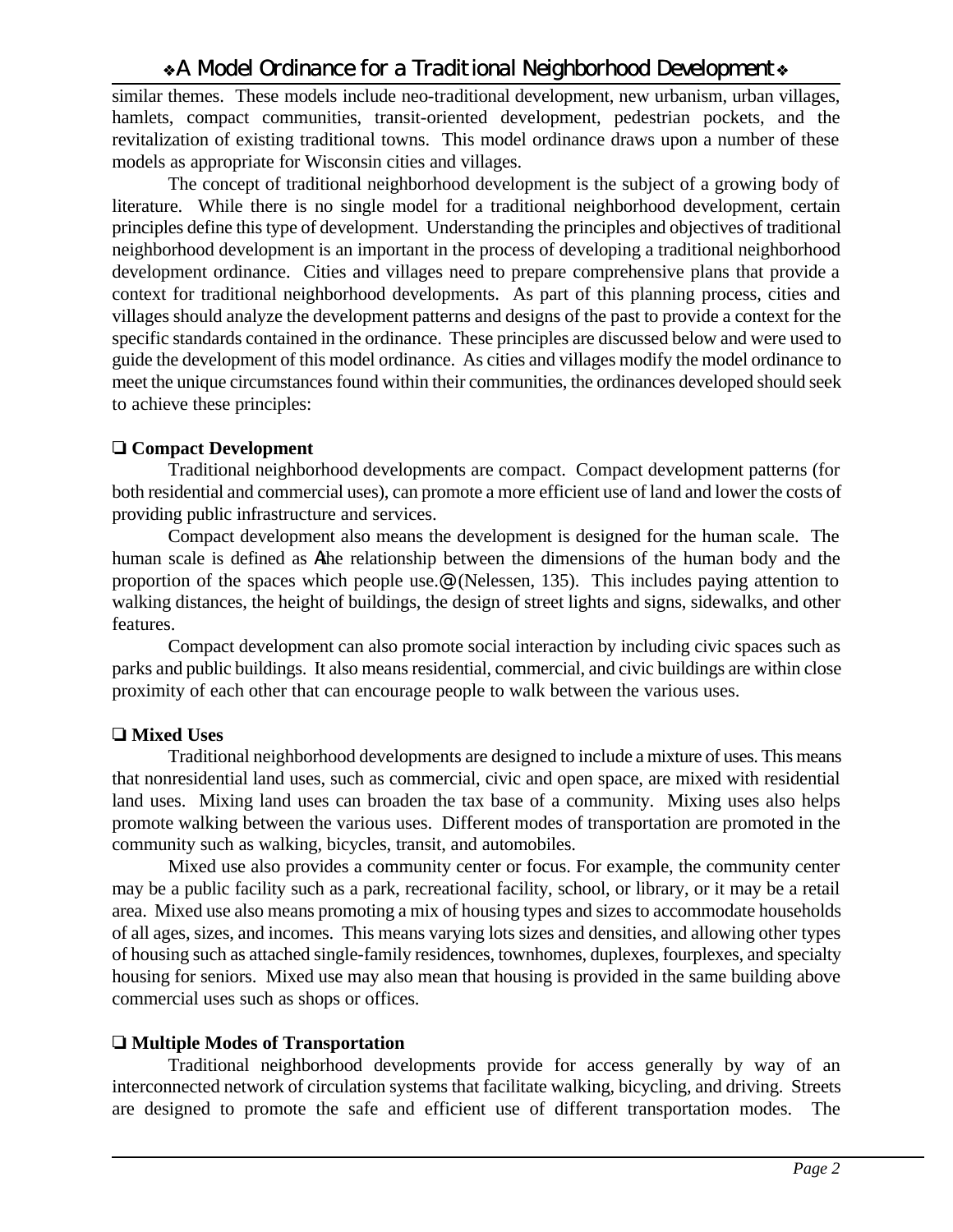interconnected street pattern is meant to limit the use of isolated cul-de-sacs that force the major circulation pattern of a community onto a few major roads. Short blocks in traditional grids create multiple routes and more direct ones for pedestrians, bicyclists, and motorists. Independent networks of sidewalks and bikeways complement the street network.

Traditional neighborhoods are also meant to be "pedestrian friendly." Given the compact design of the neighborhood, streets will be narrower than what is required in conventional subdivision ordinances. Narrow streets and other "traffic calming" techniques help slow traffic down to promote pedestrian safety. Front porches and other amenities like, street trees, can also encourage walking. The mixed uses of traditional neighborhood developments will also promote walking if shops, offices, and public services and facilities are within walking distance.

#### ë **Responsive to Cultural and Environmental Context**

Significant cultural and environmental features of a site (amenities as well as constraints such as steep slopes, wetlands, critical wildlife areas, and highly erodible soils) should influence the way the site is developed. Developments with a clear "sense of place" require careful design and siting of buildings, streets, and other infrastructure. This includes the provision of adequate open space, neighborhood parks and playgrounds. Environmentally responsive stormwater management systems, the use of indigenous vegetation, and the energy conservation measures in the design and orientation of structures also help create "sustainable developments." The historic and architectural character of the community are other important design influences.

## **Preparation of this Ordinance and Additional Resources**

In developing this ordinance, relevant ordinances, design manuals, and traditional neighborhood development plans from various parts of the United States and abroad were collected and compared. Similarities were noted and inconsistencies were analyzed. Many of the ideas and concepts from these ordinances were used in the preparation of this ordinance. Other literature relevant to traditional neighborhood development was also reviewed. The resources consulted in preparing this ordinance include:

Adams, C. F. 2000. Changing public policy. *Health Forum Journal*. 43: 38-40+ (January/February).

- Arendt, R. 1999. *Crossroads, Hamlet, Village, Town*. Planning Advisory Service Report Number 487/488. Chicago: American Planning Association.
- Audirac, I. & Sherman, A. H. 1994. An evaluation of traditional neighborhood design's social prescription: Postmodern placebo or remedy for suburban malaise? *Journal of Planning Education and Research*, 13: 161-173.
- Austin, Texas, City of. *Traditional Neighborhood District Ordinance*.
- Balousek, M. 2000. Developers are betting on tradition. *Wisconsin State Journal*. 1C, 8C (October 8).
- Barnett, J. 1992. Accidental cities: The deadly grip of outmoded zoning. *Architectural Record*, 94-101 (February).

Belmont, North Carolina, City of. *Traditional Neighborhood Development Ordinance.*

Berman, M. A. 1996. The transportation effects of neotraditional development. *Journal of Planning Literature*, 10: 347- 363.

Bookout, L. W. 1992. Neotraditional town planning: A new vision for the suburbs? *Urban Land*, 51: 20-26 (January).

Calthorpe Associates, et al. 1997. *Design for Efficient Suburban Activity Centers: Phase I Report*. Washington, DC: United States Department of Transportation, Federal Transit Administration.

- Calthorpe, P. 1993. *The Next American Metropolis: Ecology, Community, and the American Dream*. New York: Princeton Architectural Press.
- Cheek, L. W. 2000. New Urbanism sees green. *Architecture*, 89: 74-75, 144-145 (March).
- Christoforidis, A. 1994. New alternatives to the suburb: neo-traditional developments. *Journal of Planning Literature*, 8: 429-440.

Crane, R. 2000. The influence of urban form on travel: An interpretive review. *Journal of Planning Literature*, 15: 3-23. Dade County, Florida. 1998. *Traditional Neighborhood Development Regulations (Draft).*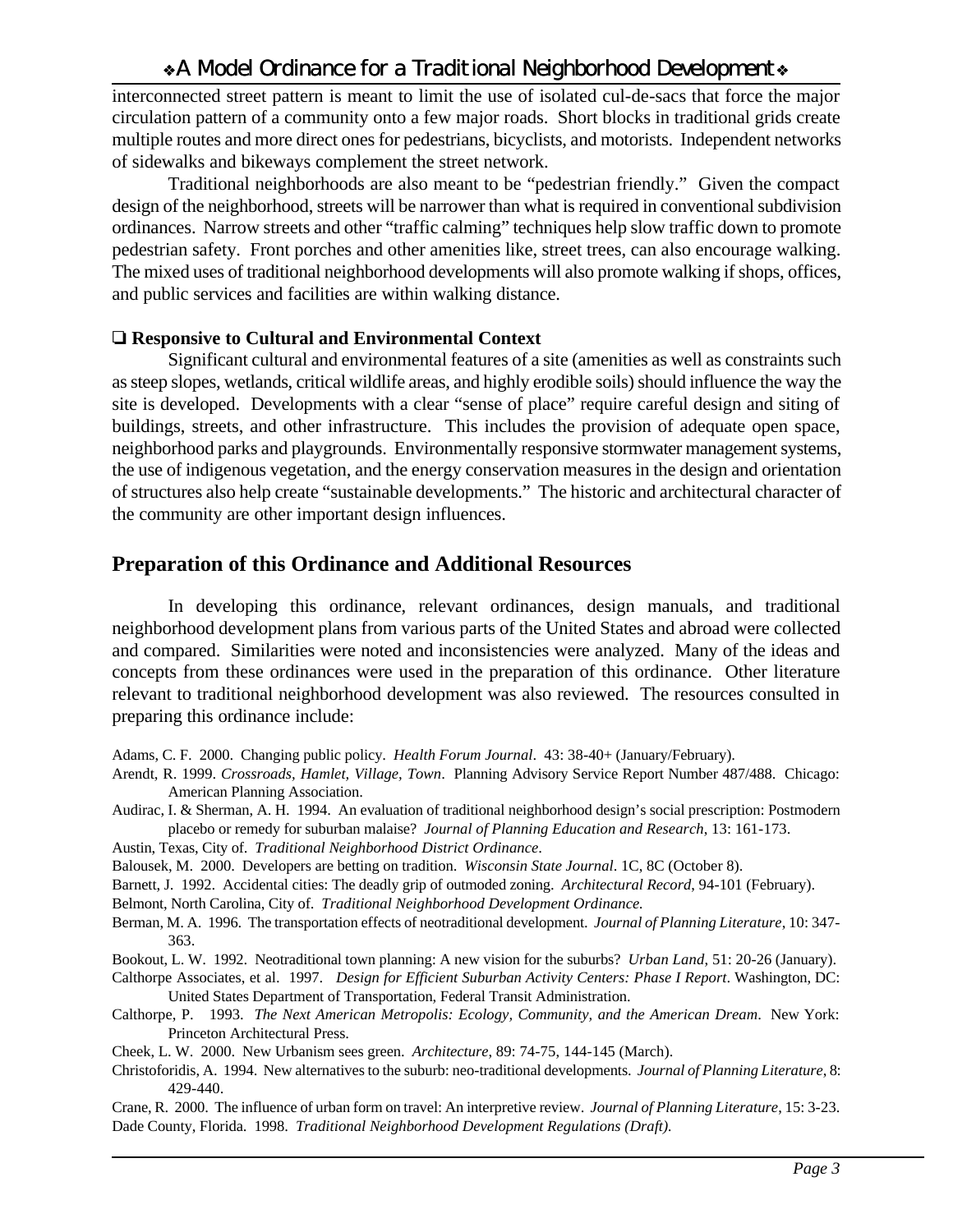- Davidson, M. and Dolnick, F. (eds.). 1999. *A Glossary of Zoning, Development, and Planning Terms.* Planning Advisory Service Report Number 491/492. Chicago: American Planning Association.
- Day, L. L. 2000. Choosing a House: The relationship between dwelling type, perception of privacy, and residential satisfaction. *Journal of Planning Education and Research*, 19: 265-275.
- Delsohn, G. 1994. Peter's Pockets. *Planning*, 60, 18+ (February).
- Duany, A. No date. Suburban sprawl or livable neighborhoods. Presentation to the Planners Training Service.
- Duany, A., Plater-Zyberk, E., and Speck, J. 2000. *Suburban Nation: The Rise of Sprawl and the Decline of the American Dream.* New York: North Point Press.
- Duany Plater-Zyberk & Company. 2000. *City of Columbus, Ohio, Integrated Traditional Neighborhood Development Code (Draft)*.
- Duany Plater-Zyberk & Company. 1998. *Traditional Neighborhood Development Regulations for Dade County, Florida.*
- Duany Plater-Zyberk & Company. 1994. *Middleton Hills General Implementation Plan*.
- Duany Plater-Zyberk & Company. 1995. *Middleton Hills Specific Implementation Plan*.
- Fainstein, S. S. 2000. New directions in planning theory. *Urban Affairs Review*, 35: 451-478.
- Gainesville, Florida. 1999. *Traditional Neighborhood Development Floating Zoning District.*
- Haughwout, A. F. Summer 2000. The paradox of infrastructure investment: Can a productive good reduce productivity? *Brookings Review*, 40-43.
- Hinshaw, M. 2000. Rezone or dezone? Sometimes it makes sense to start from scratch. *Planning*. 12-15 (June).
- Huntersville, North Carolina, Town of. 1996. *Zoning Ordinance*.
- Institute of Transportation Engineers. 1997. *Traditional Neighborhood Street Design Guidelines*. *A Proposed Recommended Practice of the Institute of Transportation Engineers*.
- Jacksonville, Florida. 1997. *Traditional Neighborhood Development District Ordinance.*
- Langdon, P. 1988. A good place to live. *Atlantic Monthly*, 39-60 (March).
- Lerable, C. A. 1995. *Preparing A Conventional Zoning Ordinance*. Planning Advisory Service Report Number 460. Chicago: American Planning Association.
- Main Street Center. 1999. *Keeping Up Appearances*. Washington, DC: National Trust for Historic Preservation.
- Marcus, C. C. 2000. Looking back at Village Homes: Has New Urbanism thrown the baby out with the bathwater? *Landscape Architecture*, 128, 125 (July).
- Middleton, Wisconsin. 1984. *Zoning Ordinance*.
- Minnesota, State of. 2000. *From Policy to Reality: Model Ordinances for Sustainable Development*. St. Paul: Minnesota Planning.
- Nelessen, A. C. 1994. *Visions for a New American Dream: Process, Principles and an Ordinance to Plan and Design Small Communities.* Chicago: American Planning Association Planners Press.
- North Carolina Department of Transportation, Division of Highways. 2000. *Traditional Neighborhood Development (TND) Guidelines*.
- Oregon Transportation and Growth Management Program. 1999. *Model Development Code and User's Guide for Small Cities*.
- Oregon Transportation and Growth Management Program. 1998. *The Principles of Smart Development.* Planning Advisory Service Report Number 479. Chicago: American Planning Association.
- Orlando, Florida. 1993. *Designed Community Ordinance.*
- Piwoni, J., Reed, D., and Ryhn, D. 1990. *Design Guidelines for the Historic Third Ward District, Milwaukee, Wisconsin*.
- Planning and Design Institute, Inc. 1996. *The Midtown Neighborhood Triangle Plan: Urban Design and Development of a Traditional Milwaukee Neighborhood*.
- Rymer, R. 1996. Back to the future: Disney reinvents the company town. *Harper's Magazine*, 65-71, 75-78 (October).
- Sutro, S. 1990. *Reinventing the village.* Planning Advisory Service Report Number 430. Chicago: American Planning Association.
- Tu, C. C. & Eppli, M. J. 1999. Valuing new urbanism: The case of Kentlands. *Real Estate Economic*s, 27: 425-451.
- Talen, E. 1999. Sense of community and neighborhood form: An assessment of the social doctrine of new urbanism. *Urban Studies*. 1361-1379 (July).
- Washington State Community Trade and Economic Development, LMN Architects, Kato & Warren, Inc. 1998. *Model Code Provisions: Urban Streets and Subdivisions*.
- Western Australia, State of. 2000. *Liveable Neighbourhoods*. (Edition 2.) Perth: Western Australian Planning Commission.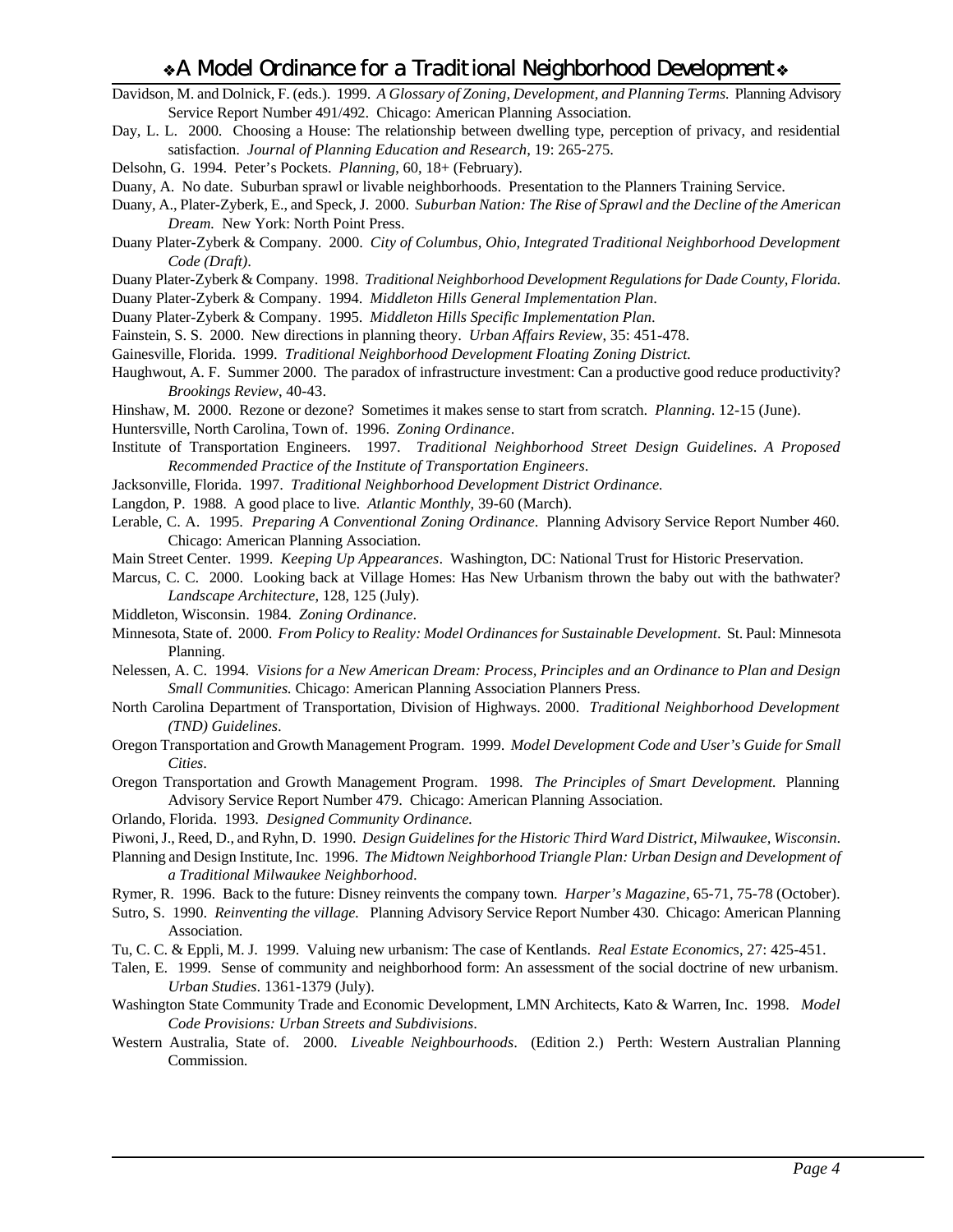*COMMENTARY: This ordinance will be part of a larger set of ordinances governing land use. Cities and villages required to adopt the ordinance must modify the ordinance to provide the best fit within the overall context of their existing land use ordinances.* 

*All references in the ordinance appearing between brackets* [ ] *are to be filled in with the appropriate reference by the jurisdiction adopting the ordinance.*

#### **1. General Provisions**

- **1.1 Statutory Authorization.** This ordinance is adopted pursuant to the authority contained in sections 62.23 and 66.1027 of the Wisconsin Statutes.
- **1.2 Purpose.** The purpose of this ordinance is to allow the optional development and redevelopment of land in [name of city/village] consistent with the design principles of traditional neighborhoods. A traditional neighborhood:
	- 1. Is compact;
	- 2. Is designed for the human scale;
	- 3. Provides a mix of uses, including residential, commercial, civic, and open space uses in close proximity to one another within the neighborhood;
	- 4. Provides a mix of housing styles, types, and sizes to accommodate households of all ages, sizes, and incomes;
	- 5. Incorporates a system of relatively narrow, interconnected streets with sidewalks, bikeways, and transit that offer multiple routes for motorists, pedestrians, and bicyclists and provides for the connections of those streets to existing and future developments;
	- 6. Retains existing buildings with historical features or architectural features that enhance the visual character of the community;
	- 7. Incorporates significant environmental features into the design;
	- 8. Is consistent with the [City/Village]'s comprehensive plan.

*COMMENTARY: The purpose statement should reflect the principles and objectives of traditional neighborhood development.*

**1.3 Applicability.** The traditional neighborhood development ordinance is an alternative set of standards for development within the [City/Village] for new development of [15 acres or more] contiguous to existing development, redevelopment or infill development of [10 acres or more].

*COMMENTARY: A city or village adopting an ordinance for a traditional neighborhood development may want to designate standards for the minimum size of traditional neighborhood developments and location.*

**1.4 Fees.** The [Common Council/Village Board] may, by resolution, establish fees for the administration of this ordinance.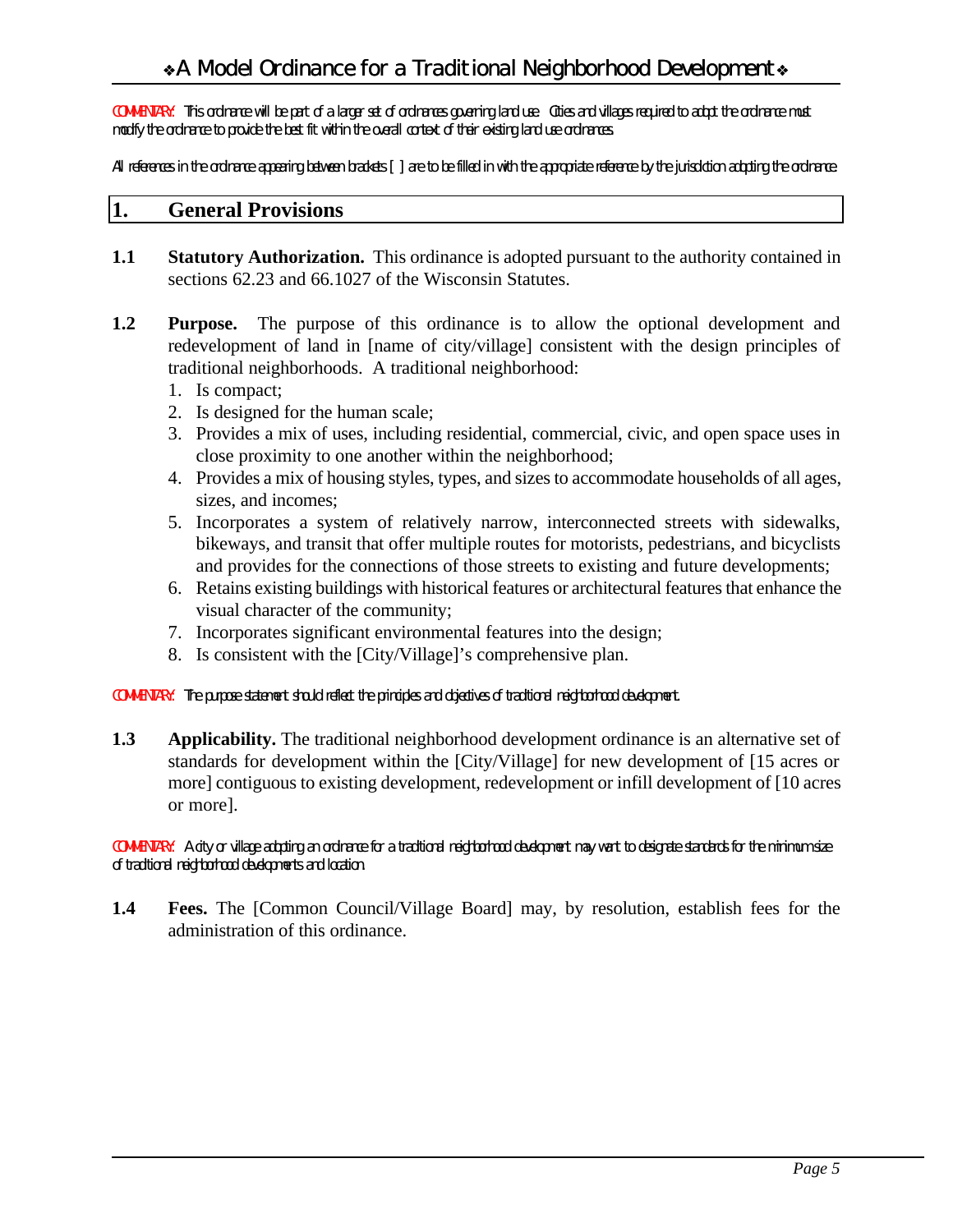## **2. Definitions**

*COMMENTARY: Cities and villages should examine the definitions currently in their ordinances and how those definitions meet the goals and objectives of traditional neighborhood development.*

The following definitions shall be observed and applied, except when the context clearly indicates otherwise. Words used in the present tense shall include the future tense. Words used in the singular form shall include the plural form. Words used in the plural form shall include the singular. The word "shall" is mandatory and the word "may" is permissive.

- **2.1 Accessory Building** a detached subordinate structure, the use of which is incidental to that of the principal structure and located on the same lot.
- **2.2 ADT** average daily traffic volumes of vehicles on a street.
- **2.3 Affordable housing** housing in which mortgage, amortization, taxes, insurance, and condominium and association fees, if any, constitute no more than [28] percent of gross household income for a household of the size which may occupy the unit. In the case of dwelling units for rent, housing that is affordable means housing for which the rent and utilities constitute no more than [30] percent of gross annual household income for a household of the size that may occupy the unit.
- **2.4 Alley** a public or private way permanently reserved as a secondary means of access to abutting property.
- **2.5 Arterial** a major street for carrying a large volume of through traffic in the area, normally controlled by traffic signs and signals.
- **2.6 Block** a unit of land bounded by streets or by a combination of streets and public land, railroad rights-of-way, waterways, or any other barrier to the continuity of development.
- **2.7 Building Height** the limit to the vertical extent of a building. The building height may be prescribed as a maximum number of stories or as a dimension from sidewalk grade to the eave. The height limit shall not apply to attics, raised basements, chimneys, machine rooms, or similar structures.
- **2.8 Building Scale** the relationship between the mass of a building and its surroundings, including the width of street, open space, and mass of surrounding buildings. Mass is determined by the three-dimensional bulk of a structure: height, width, and depth.
- **2.9 Building Setback, Front -** the distance from the street right-of-way line to the closest point of the foundation of a building or projection thereof.
- **2.10 Collector** a street designed to carry moderate volumes of traffic from local streets to arterial streets or from arterial to arterial.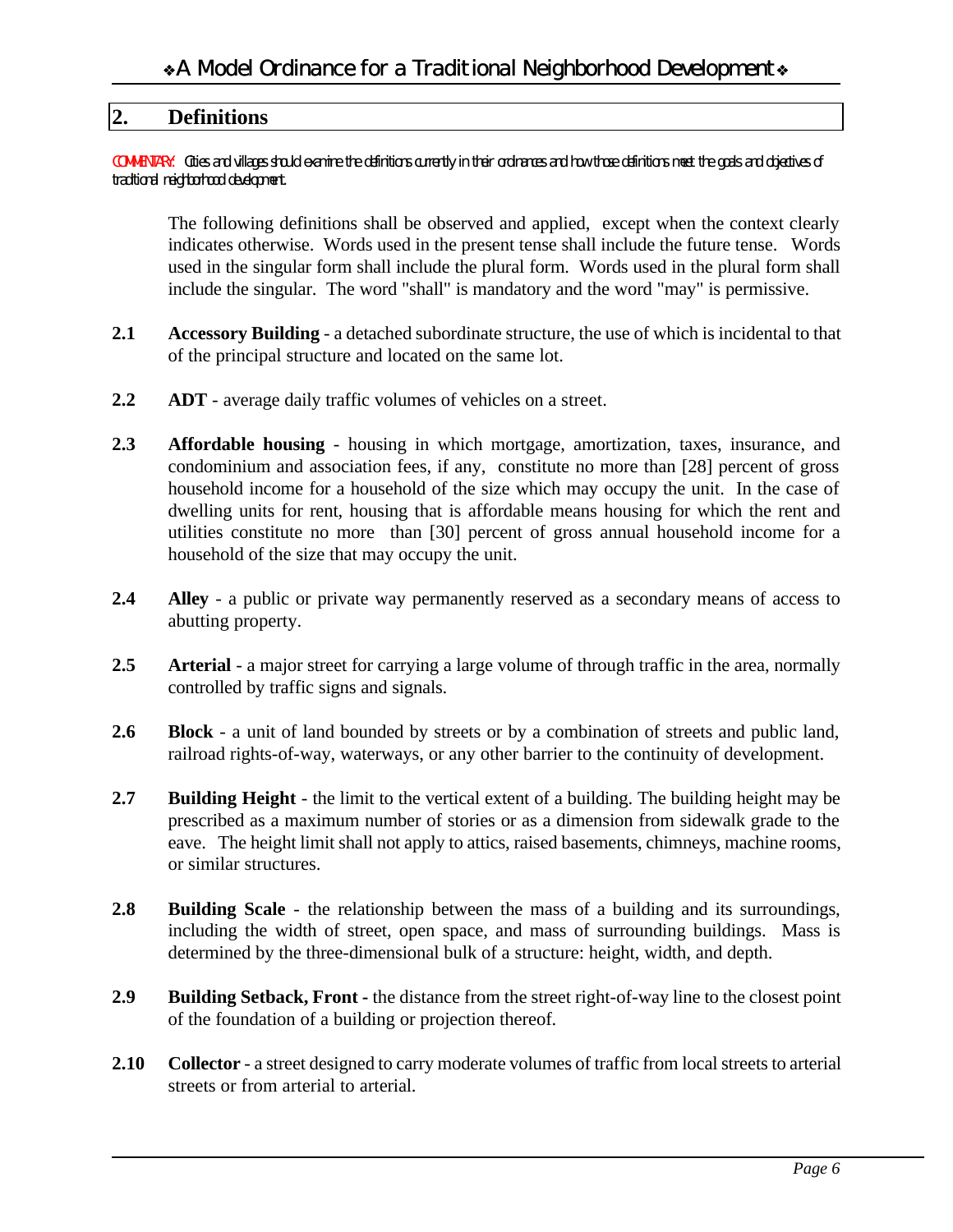- **2.11 Common Open Space** squares, greens, neighborhood parks, [city/village] parks, and linear environmental corridors owned and maintained by the [city/village].
- **2.12 Curb Radius** the curved edge of streets at an intersection measured at the outer edge of the street curb or of the parking lane.
- **2.13 Lot** a parcel of land occupied or intended for occupancy by a use permitted in this ordinance, including one main building, together with any accessory buildings, open spaces, and parking spaces required by this ordinance and having its principal frontage upon a street or upon an officially approved place.
- **2.14 Lot Line** the property lines bounding the lot.
- **2.15 Lot Width** the horizontal distance between side lot lines measured at the front setback.
- **2.16 Net acre -** an acre of land excluding street rights-of-way and other publicly-dedicated improvements such as parks, open space, and stormwater detention and retention facilities.
- **2.17 Principal Building -** a building in which the primary use of the lot on which the building is located is conducted.
- **2.18 Queuing** the use of one travel lane on local streets with parking (usually an intermittent parking pattern) on both sides.
- **2.19 Secondary Dwelling Unit**  An additional dwelling unit located within the principal dwelling on the lot, in a freestanding building or above a residential garage.
- **2.20 Story** a space in a building between the surface of any floor and the surface of the next floor above, or if there is no such floor above, then the space between such floor and the ceiling or roof above.
- **2.21 Street** a strip of land, including the entire right-of-way, publicly or privately owned, serving as a means of vehicular travel, and furnishing access to abutting properties, which may also be used to provide space for sewers, public utilities, shade trees, and sidewalks.
- **2.22 Traditional Neighborhood** a compact, mixed use neighborhood where residential, commercial and civic buildings are within close proximity to each other.

*COMMENTARY: This definition is derived from Wisconsin Asmart growth@ law, Wis. Stat. ' 66.1027(1)(a).*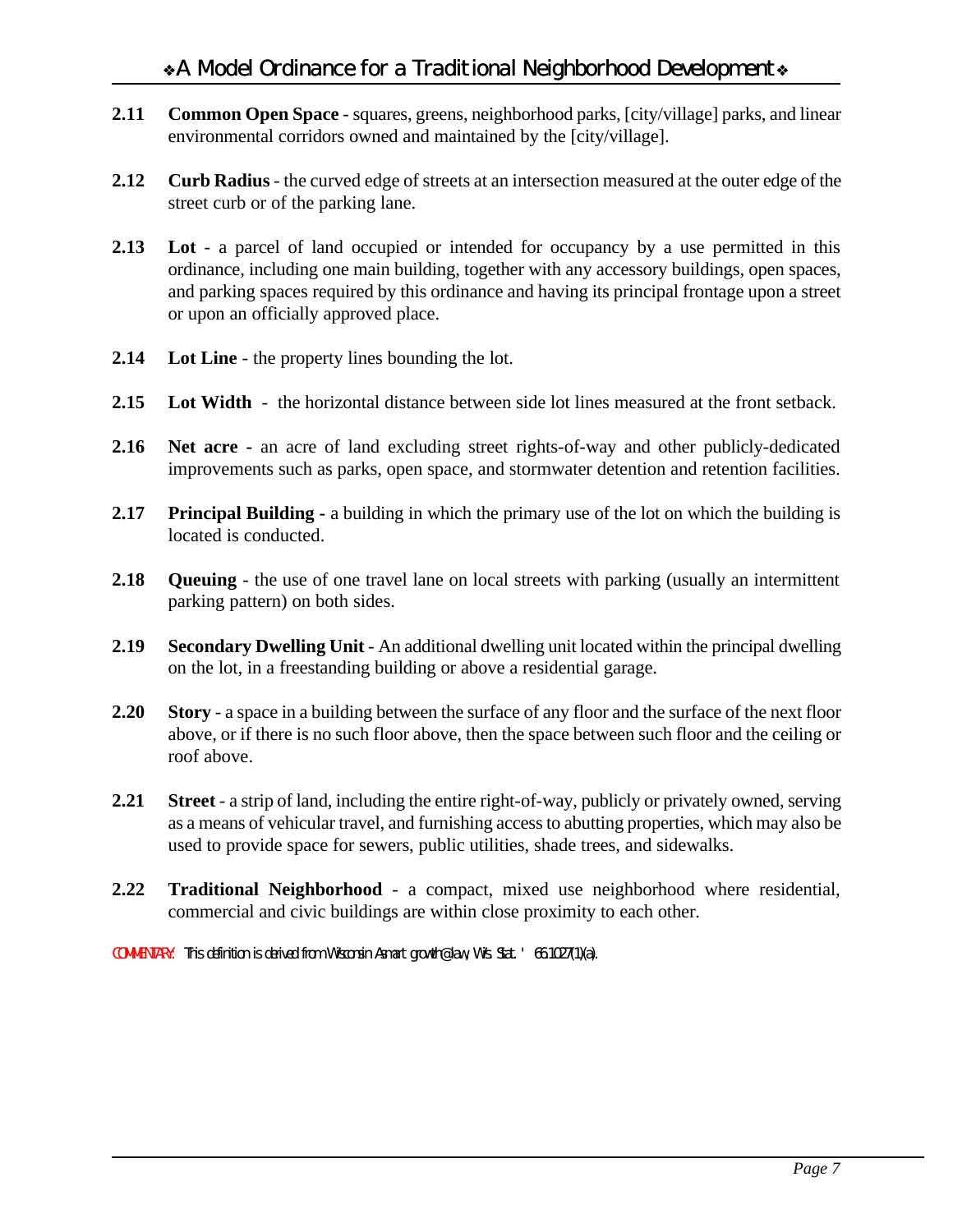# **3. Application Procedure and Approval Process**

*COMMENTARY: The development review process varies significantly in cities and villages across the state. The AApplication Procedure and Approval Process@ outlined here provides one approach. Cities and villages are not required to adopt this exact process. Rather, cities and villages need to examine their development review processes to find ways that the review process can be streamlined so developers are encouraged to use the traditional neighborhood*  development ordinance. Cities and villages should examine zoning procedures, special zoning districts and special procedures that may apply to those *districts, planned unit development procedures, subdivision review procedures, and procedures before other bodies such as architectural or design review commissions. Depending on what the examination reveals, cities and villages need to develop an efficient and expedited review process for traditional neighborhood developments that encourages the implementation of this ordinance.*

Prior to the issuance of any permits for development within a Traditional Neighborhood Development, the following steps shall be completed according to the procedures outlined in this section:

1. the applicant shall have had an initial conference;

2. a General Implementation Plan and a zoning map amendment to a Traditional Neighborhood Development District shall be approved by the [Common Council/Village Board];

3. a Specific Implementation Plan shall be approved by the [Common Council/Village Board].

*COMMENTARY: Communities may want to require only one development plan for smaller projects and/or streamline the planning requirements in this model ordinance to require one development plan in addition to the plans and documentation required by their subdivision ordinance.*

**3.1 Initial conference.** Before submitting an application for a Traditional Neighborhood Development project, the applicant shall schedule an appointment and meet with the [planner, municipal staff, Plan Commission] to discuss the procedure for approval of a Traditional Neighborhood Development project, including submittal requirements and design standards.

#### **3.2 General Implementation Plan**

- **1. General Implementation Plan Process.** Following the initial conference, the applicant shall submit a general implementation plan to the [City/Village] planner or municipal staff together with an application for a zoning map amendment to a Traditional Neighborhood Development District.
	- a. Within [20] days, the Plan Commission shall conduct a public hearing to consider the zoning map amendment request and to consider a recommendation for approval or disapproval of a general implementation plan. At this public hearing, the Plan Commission shall receive a report from the [City/Village] planner or municipal staff recommending approval, disapproval or approval with specified modifications. Within [20] days, the Plan Commission shall recommend the [Common Council/Village Board] either:

i. approve the General Implementation Plan and zoning map amendment,

ii. approve the General Implementation Plan and zoning map amendment with modifications, or

iii. deny the General Implementation Plan and zoning map amendment.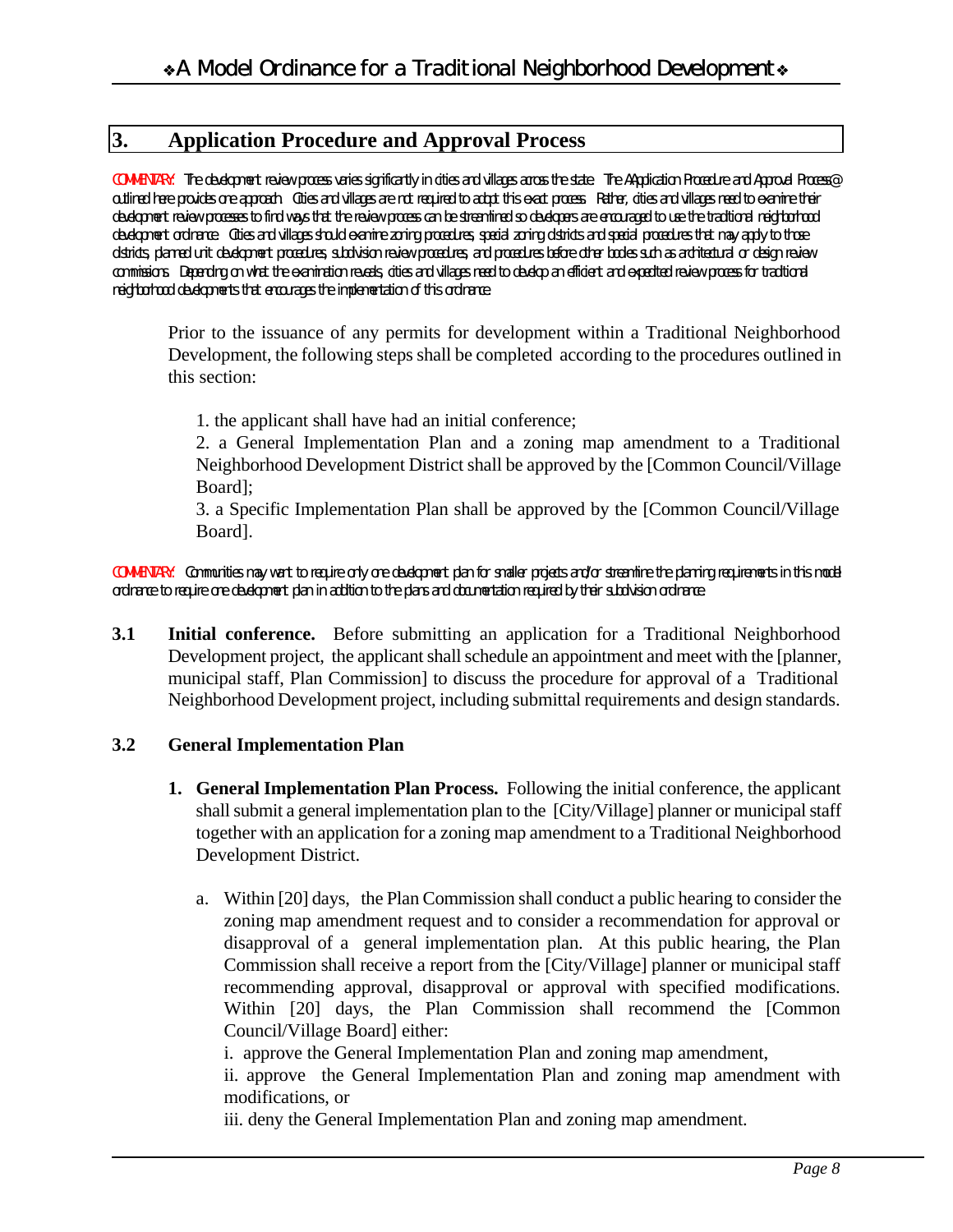- b. The [Common Council/Village Board] shall receive the recommendation from the [Plan Commission] and a report from the Planner or municipal staff. Upon due consideration, the [Common Council/Village Board] shall either:
	- i. approve the General Implementation Plan and zoning map amendment,

ii. approve the General Implementation Plan and zoning map amendment with modifications, or

iii. deny the General Implementation Plan and zoning map amendment.

- **2. General Implementation Plan Submittal Requirements.** The purpose of the general implementation plan is to establish the intent, density, and intensity for a proposed development. The General Implementation Plan shall include the following:
	- a. A general location map of suitable scale, but no less than one inch  $= [200]$  feet, which shows the location of the property within the community and adjacent parcels including locations of any public streets, railroads, major streams or rivers and other major features within [1000] feet of the site.
	- b. A site inventory and analysis to identify site assets or resources, and constraints, including but not limited to floodplains, wetlands and soils classified as "poorly drained" or "very poorly drained," soils with bedrock at or within 42 inches of the surface, utility easements for high-tension electrical transmission lines (>69KV), steep slopes greater than [15%], and brownfields.
	- c. A conceptual site plan, at a scale of no less than one inch  $= [100]$  feet, which indicates topography in [two] foot contours for sites with 15 feet or more of local relief, or one foot contours for local sites with less than 15 feet of local relief, consisting of a map with proposed features and existing site features and uses that will remain. These features should include building outlines, location of streets, transit stops, drives and parking areas, pedestrian and bicycle paths, service access areas for receiving material and trash removal, and other impervious surfaces. The location of proposed and existing to remain trees and shrubs should also be included, along with any other significant features.
	- d. A conceptual storm water management plan identifying the proposed patterns of major stormwater runoff, locations of stormwater infiltration areas, and other significant stormwater best management practices.
	- e. Identification of the architectural style(s) of the Traditional Neighborhood Development and the accompanying site design style(s). The design style of the Traditional Neighborhood Development shall be conveyed with drawings or computer simulations of typical proposed building elevations (including dimensions of building height and width, and facade treatment).
	- f. A written report that provides general information about the covenants, conservation easements, or agreements which will influence the use and maintenance of the proposed development. The report shall also describe the site conditions and the development objectives.
	- g. Any other information deemed necessary by the [City/Village] in order to evaluate plans.
	- h. [Five] copies of the above information shall be submitted plus [one] reduced set no larger than 8-1/2 inches by 11 inches.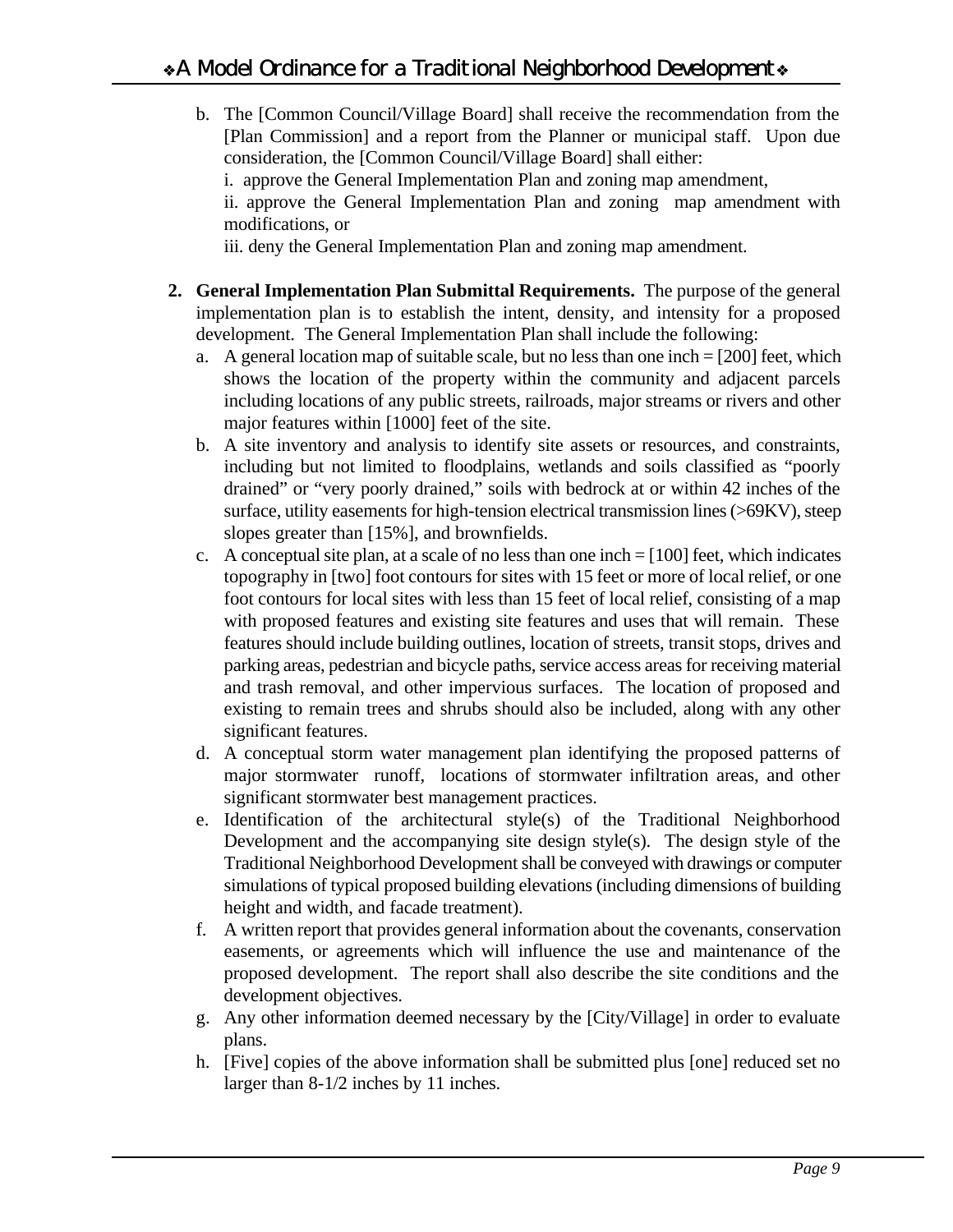- **3.3 Specific Implementation Plan.** The purpose of the Specific Implementation Plan is to establish a detailed development proposal. The Specific Implementation Plan can be proposed, reviewed, and acted upon as whole or in part or phases.
	- **1. Specific Implementation Plan Process.** Following approval of the General Implementation Plan, the applicant shall submit a Specific Implementation Plan to the [planner, municipal staff, Plan Commission].
		- a. Within [30] days following receipt of the Specific Implementation Plan, the Plan Commission shall receive a report from the [planner, planning department, municipal staff] recommending approval, disapproval or approval with specified modifications. The Plan Commission shall determine that the proposed Specific Implementation Plan is in substantial conformance with the approved General Implementation Plan. Upon due consideration, the Plan Commission shall recommend that the [Common Council/Village Board] either:
			- i. approve the Specific Implementation Plan as being in substantial conformance with the General Implementation Plan;
			- ii. approve the Specific Implementation Plan as being in substantial conformance with the General Implementation Plan with specified modifications; or
			- iii.deny the Specific Implementation Plan.
		- b. Following Plan Commission recommendation, the [Common Council/Village Board] shall receive the recommendation from the Plan Commission and the report from the planner or municipal staff. Upon due consideration, the [Common Council/Village Board] shall either:
			- i. approve the Specific Implementation Plan as being in substantial conformance with the General Implementation Plan;
			- ii. approve the Specific Implementation Plan as being in substantial conformance with the General Implementation Plan with specified modifications; or iii. deny the Specific Implementation Plan.
	- **2. Specific Implementation Plan Submittal Requirements.** The applicant shall submit a series of plans, maps, and written materials which include the following information:
		- a. A general location map of suitable scale which shows the boundaries and dimensions of the property within the context of the [city/village] and adjacent parcels, including locations of any public streets, railroads, major streams or rivers and other major features within 1000 feet of the site, along with a legal description of the property.
		- b. A site inventory and analysis to identify site assets or resources, and constraints, including but not limited to floodplains, wetlands and soils classified as "poorly drained" or "very poorly drained," soils with bedrock at or within 42 inches of the surface, utility easements for high-tension electrical transmission lines (>69KV), slopes greater than [15%], and brownfields.
		- c. A site plan, including proposed topographic contours at one foot intervals, with the following information:

i. the location of proposed structures and existing structures that will remain, with height and gross floor area noted;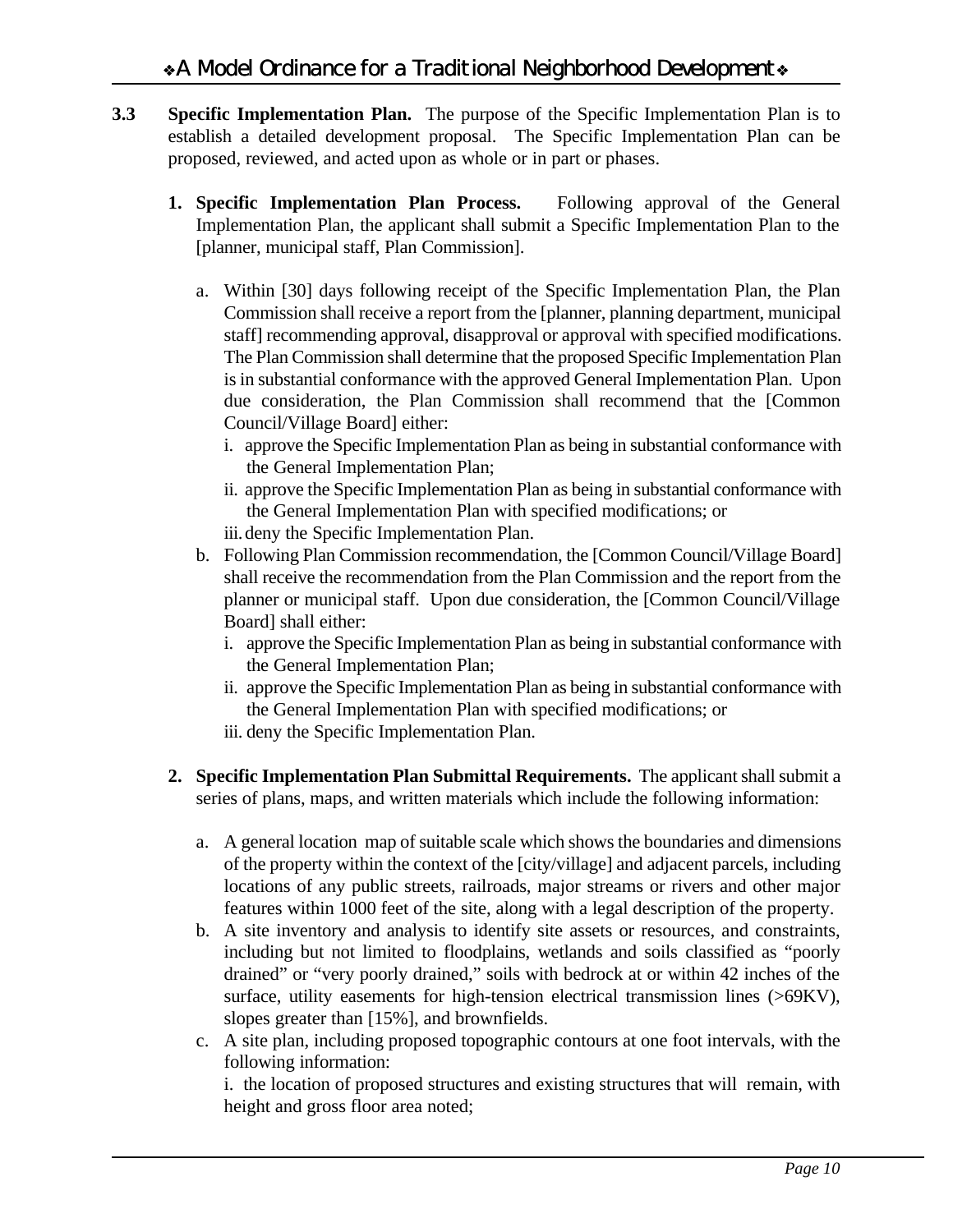ii. the location of street and pedestrian lighting, including lamp intensity and height; iii. the location of proposed open space;

iv. the circulation system indicating pedestrian, bicycle, and motor vehicle movement systems, including existing and proposed public streets or right-of-ways; transit stops; easements or other reservations of land on the site; the location and dimensions of existing and proposed curb cuts, off-street parking and loading spaces, include service access for receiving and trash removal; sidewalks and other walkways;

v. location of all trees, shrubs, and ground cover (proposed or existing) to remain on the site.

- d. A stormwater management plan for the site. The grading plan shall show existing and proposed ground elevations with contours (one-foot contour interval) and spot elevations at significant high points, low points, and transition points. The grading plan shall also note the finished ground floor elevations of all buildings. The plan shall also show the locations of all storm drainage sewers and structures, and infiltration or detention/retention structures; and all wetlands on the site, using the Federal Manual For Identifying and Delineating Jurisdictional Wetlands, and copies of documents completed in making the wetlands identification.
- e. Detailed elevations of all proposed commercial buildings and typical elevations of residential buildings. Scaled elevations should identify all signs, building materials and percentage of ground floor commercial facade in windows; the location, height and material for screening walls and fences, including outdoor trash storage areas, electrical, mechanical and gas metering equipment, storage areas for trash and recyclable materials, and rooftop equipment.
- f. A utilities plan showing underground and above ground lines and structures for sanitary sewers, electricity, gas, telecommunications, etc.
- g. A written report which completely describes the proposal and indicates covenants or agreements that will influence the use and maintenance of the proposed development. The report also shall describe the analysis of site conditions and the development objectives.
- h. Phasing plans, where applicable.
- i. Any other information deemed necessary by the [Common Council/Village Board] in order to evaluate plans.
- j. [Five] copies of the above information shall be submitted, plus [one] reduced set no larger than 8-1/2 inches by 11 inches.
- **3.4 Amendments to the Specific Implementation Plan.** Minor changes to the Specific Implementation Plan adopted by the [Common Council/Village Board] may be approved by the Planning Department, provided that the changes do not involve:

1. Increases or decreases of less than [10%] in floor area of structures or number of dwelling units.

2. Change in exterior building material.

3. Alteration of any conditions attached or modification to the Specific Implementation Plan made by the [Common Council/Village Board].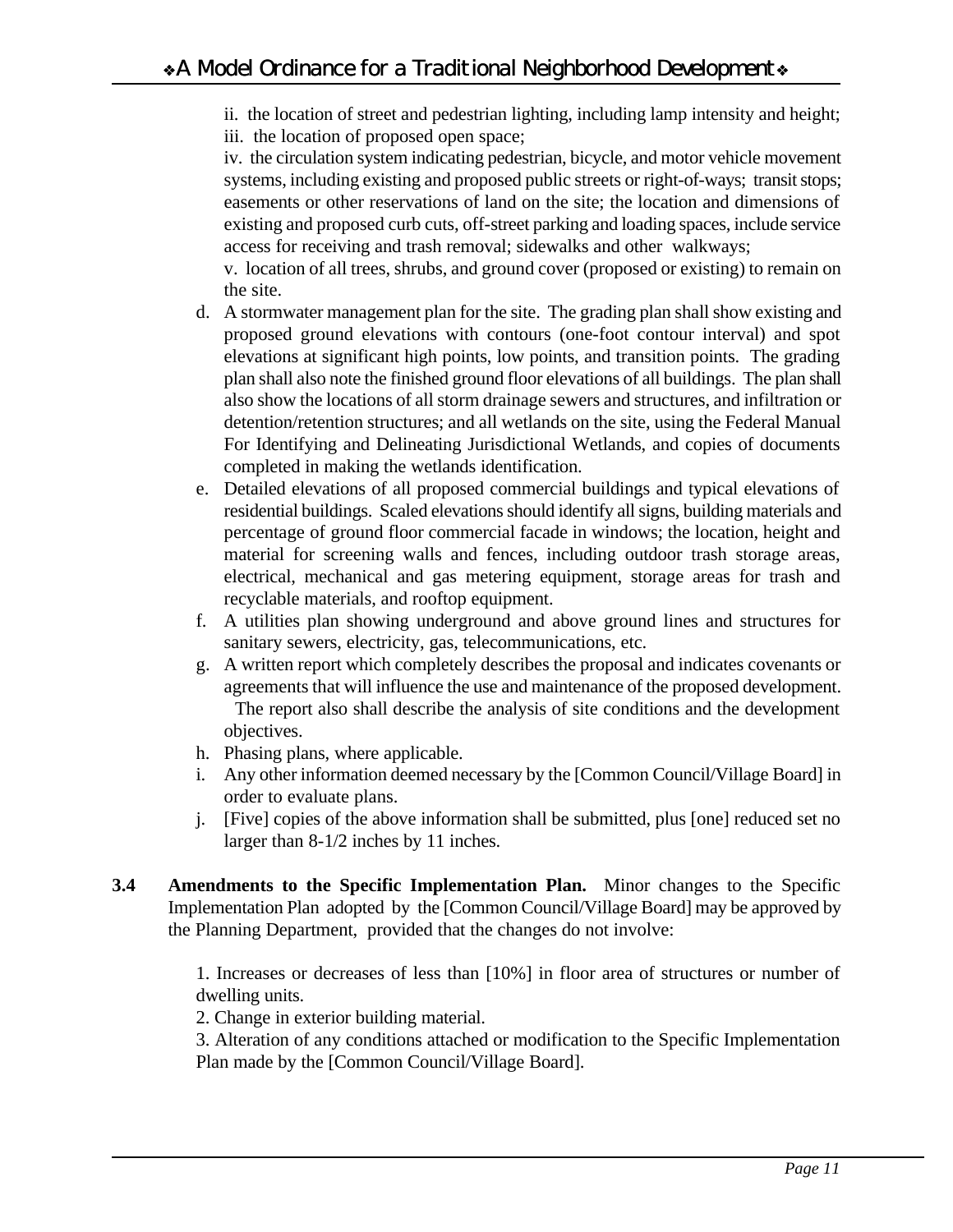A major change to a Specific Implementation Plan which is less restrictive than any conditions of approval for the initial Specific Implementation Plan, shall require approval by a majority vote of all members of the [Common Council/Village Board].

- **3.5 Subdivision of Land.** If the Traditional Neighborhood Development involves the subdivision of land as defined in the [City/Village]'s subdivision ordinance, the applicant shall submit all required land division documents in accordance with the requirements of the subdivision ordinance and Chapter 236 of the Wisconsin Statutes. If there is a conflict between the design standards of the subdivision ordinance and the design guidelines of this ordinance, the provisions of this ordinance shall apply.
- **3.6 Ownership and Maintenance of Public Space**. Provision shall be made for the ownership and maintenance of streets, squares, parks, open space, and other public spaces in a Traditional Neighborhood Development by dedication to the [City/Village].
- **3.7 Recording of Documents.** The following documents need to be filed by the applicant in the County Register of Deeds Office within [10 days] after approval of the document by the [Common Council/Village Board]: a certified copy of the zoning ordinance amendment designating a tract of land as a Traditional Neighborhood Development; the general implementation plan; and the specific implementation plan.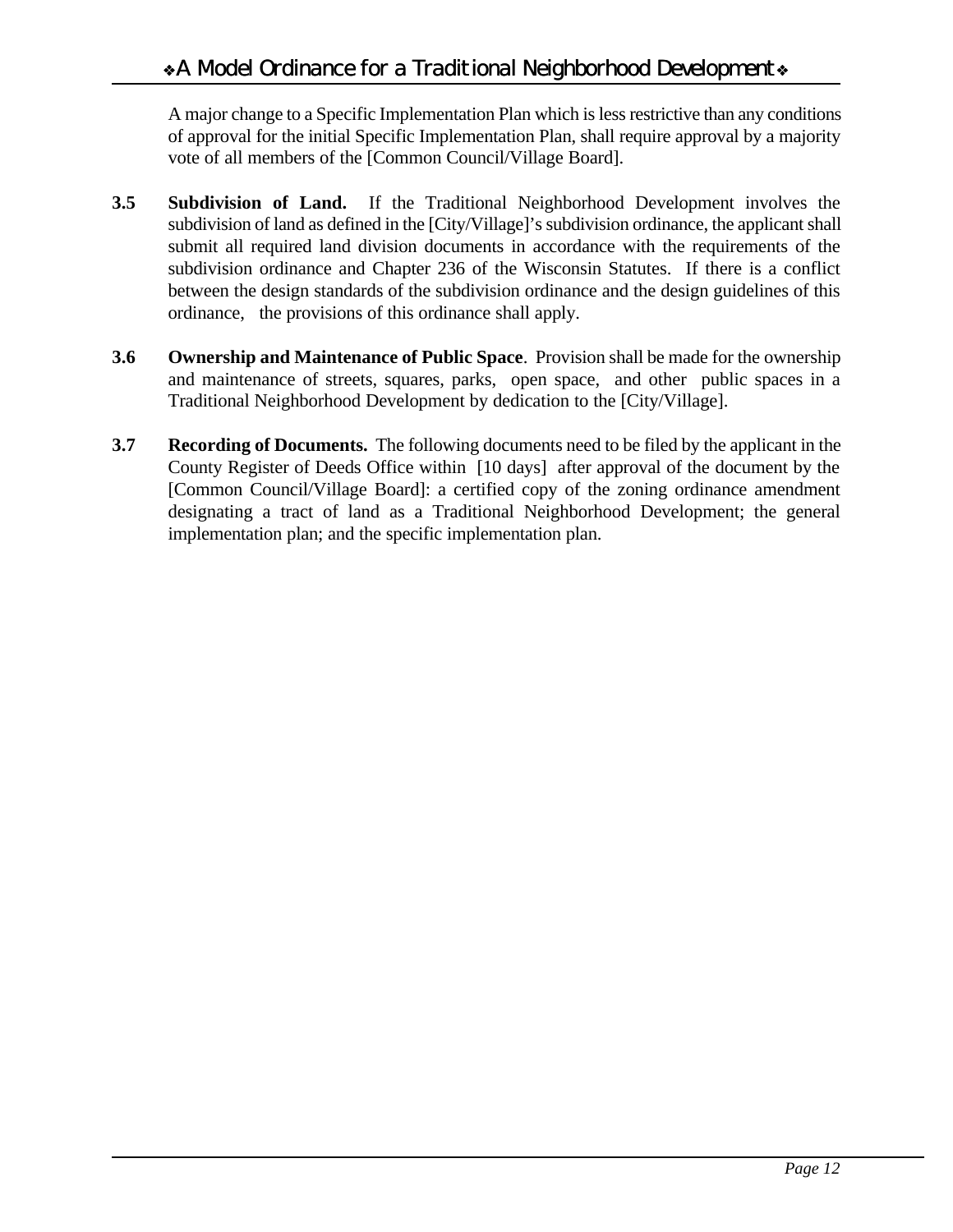# **4. Traditional Neighborhood Development Design Standards**

**4.1 Neighborhood Uses.** In order to achieve the proximity necessary to make neighborhoods walkable, it is important to mix land uses. A traditional neighborhood development should consist of a mix of residential uses, a mixed use area, and open space as provided below:

*COMMENTARY: A goal of traditional neighborhood developments is to include a mixture of uses such as residential, commercial, civic, and open space.*

- 1. **A mix of residential uses** of the following types can occur anywhere in the traditional neighborhood development. For infill development, the mix of residential uses may be satisfied by existing residential uses adjacent to the Traditional Neighborhood Development.
	- a. Single-family detached dwellings, including manufactured homes;
	- b. Single-family attached dwellings, including duplexes, townhouses, row houses;
	- c. Multifamily dwellings, including senior housing;
	- d. Secondary dwelling units (Agranny flats@);
	- e. ASpecial needs@ housing, such as community living arrangements and assisted living facilities.

*COMMENTARY: A goal of traditional neighborhood developments is to promote a mix of housing types (such as attached single-family residences, townhomes, duplexes, fourplexes, and specialty housing for seniors) to accommodate households of all ages, sizes, and incomes. Mixing housing types promotes affordability, meets the diverse needs of the housing consumer, and can make a community more walkable.* 

2. **Mixed use area**, of commercial, residential, civic or institutional, and open space uses as identified below. All residents should be within approximately 1/4 mile or a 5 minute walk from existing or proposed commercial, civic, and open space areas. Individual businesses should not exceed [6000] square feet in size.

*COMMENTARY: A goal of traditional neighborhood developments is to provide a community center or focal point. In this ordinance, the term Amixed use area@ is used to designate the community center. The mixing of uses in this area can reduce vehicle use and can broaden the tax base of the community. It can also help build community identity.*

- a. Commercial uses.
	- i. Food services (neighborhood grocery stores; butcher shops; bakeries; restaurants, not including drive-throughs; cafes; coffee shops; neighborhood bars or pubs);
	- ii. Retail uses (florists or nurseries; hardware stores; stationery stores; book stores; studios and shops of artists and artisans);
	- iii. Services (day care centers; music, dance or exercise studios; offices, including professional and medical offices; barber; hair salon; dry cleaning);
	- iv. Accommodations (bed and breakfast establishments, small hotels or inns).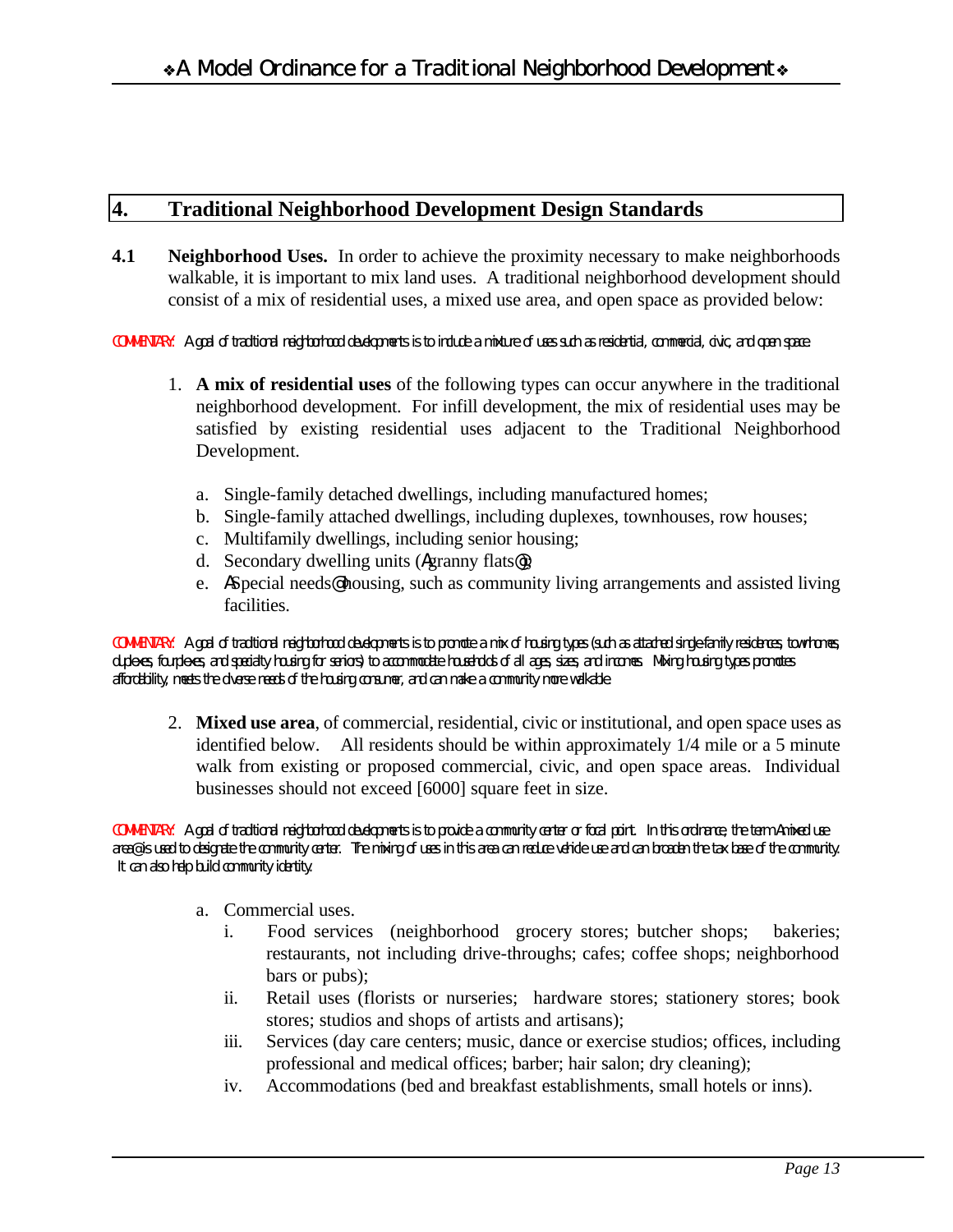

Figure 1. Plan-view conceptual diagrams of neighborhood commercial Aservice areas<sup>@</sup> (hexagons). Each hexagon represents a neighborhood with a mixed-use center (dot) that is within a five-minute walking distance of the neighborhood=s edge. Clusters of neighborhoods (larger hexagon) can support more extensive commercial development than individual neighborhoods. The appropriate amount of commercial uses within a traditional neighborhood development depends on the location, or community context, of the new development (darker shaded hexagon).

- b. Residential uses.
	- i. Single-family attached dwellings, including duplexes, townhouses, row houses;
	- ii. Multifamily dwellings, including senior housing;
	- iii. Residential units located on upper floors above commercial uses or to the rear of storefronts;

*COMMENTARY: Mixed use may also mean that housing is provided in the same building above commercial uses such as shops or offices.* 

- iv. "Live/work" units that combine a residence and the resident's workplace;
- v. "Special needs" housing, such as community living arrangements and assisted living facilities.
- c. Civic or institutional uses.
	- i. Municipal offices, fire stations, libraries, museums, community meeting facilities, and post offices;
	- ii. Transit shelters;
	- iii. Places of worship;
	- iv. Educational facilities.
- d. Open space uses.
	- i. Central square;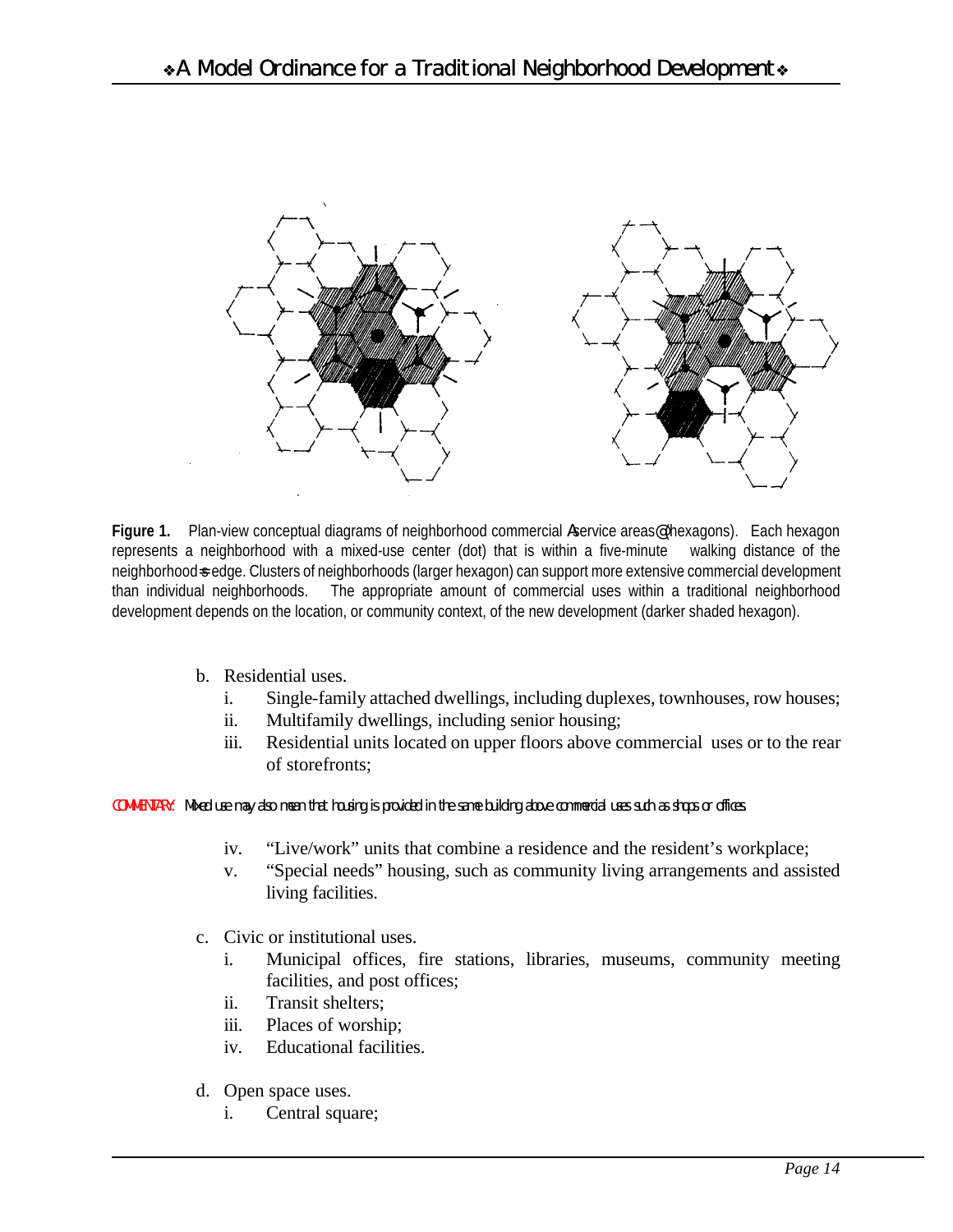

Figure 2. Elevation sketch of a typical Astreetscape@within a mixed-use area. Architectural design, street furniture, and landscaping all contribute to an attractive, human-scaled environment with a distinct visual character.

3. **Open space** uses identified below should be incorporated in the traditional neighborhood development as appropriate. Large outdoor recreation areas should be located at the periphery of neighborhoods rather than central locations.

*COMMENTARY: A goal of traditional neighborhood development is to incorporate the significant environmental features of a site into the design of the development. This includes the provision of adequate open space for both active and passive recreational uses, use of open space as a visual amenity, and use of open space for stormwater management.*

- a. Environmental corridors;
- b. Protected natural areas;
- c. Community parks;
- d. Streams, ponds, and other water bodies;
- e. Stormwater detention/retention facilities.

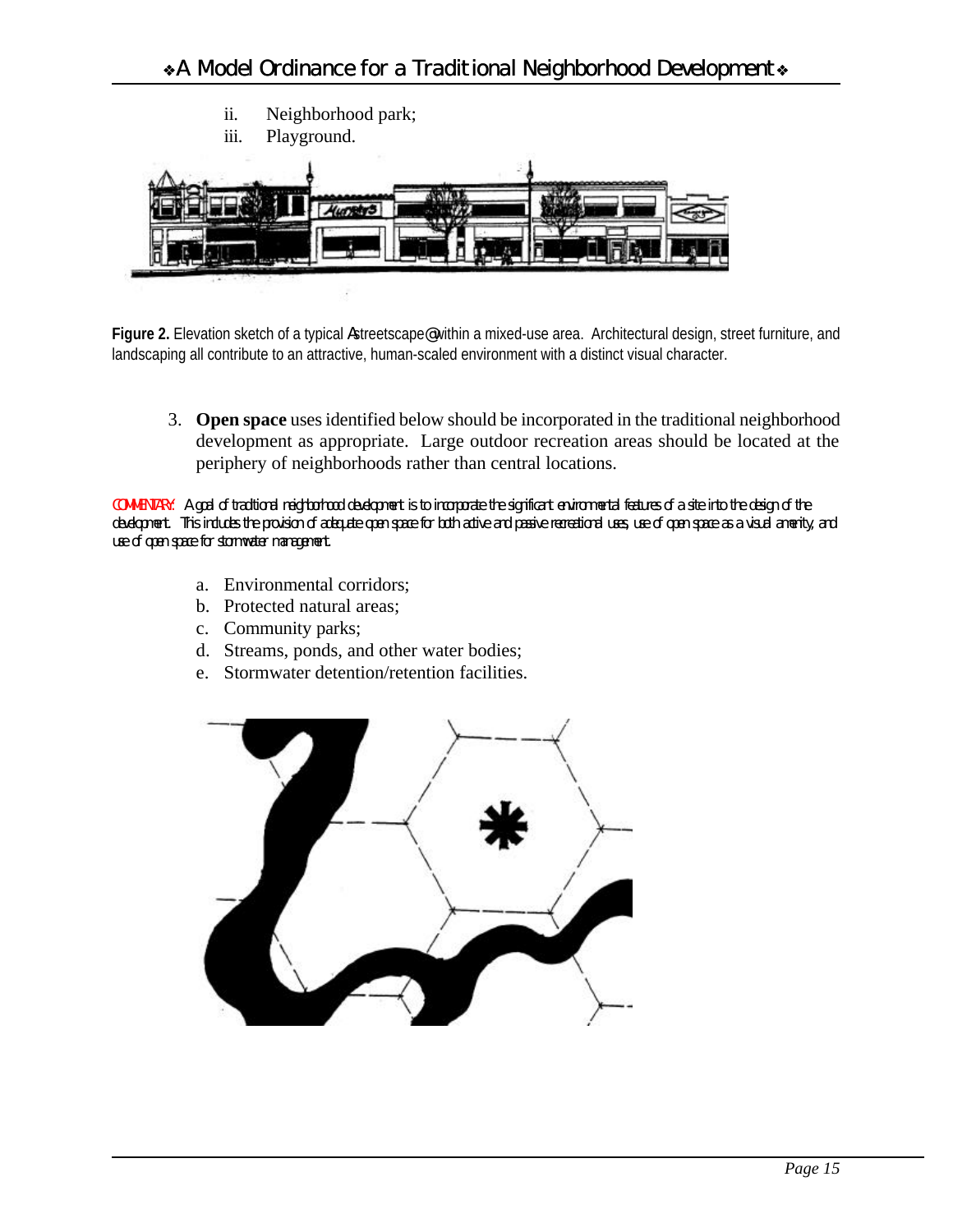**Figure 3.** Plan-view diagram illustrating the importance of context in planning public open space. Large, contiguous open spaces are community-wide resources with environmental, aesthetic, recreational, and educational benefits. Smaller parks and open spaces (asterisk) should be located in neighborhoods (hexagons) that are not within easy walking distance of community parks and open space.

**4.2 Development units.** The number of residential dwelling units and the amount of nonresidential development (excluding open spaces) shall be determined as follows:

*COMMENTARY: A goal of traditional neighborhood development is that development is more compact.*

- 1. In areas devoted to mixed residential uses:
	- a. The number of single-family attached and detached units permitted shall be  $[5 8 +]$ dwelling units per net acre;
	- b. The number of multi-family units shall be [15 40] dwelling units per net acre.
	- c. Secondary dwelling units shall be permissible in addition to the number of dwelling units authorized under this section.. However, the total number of secondary dwelling units shall not be more than [10 percent] of the total number of single-family attached and detached units.
	- d. For each affordable housing unit provided under this section, one additional dwelling unit shall be permitted, up to a maximum [15] percent increase in dwelling units.
- 2. In mixed use areas:
	- a. The number of single-family and multi-family dwelling units permitted shall be calculated the same as above plus an additional number of units not to exceed [10 percent] of the amount permitted above.
	- b. All dwelling units constructed above commercial uses shall be permissible in addition to the number of dwelling units authorized under this section. However, the total number of dwelling units shall not be increased by more than [10 dwelling units or 10 percent], whichever is greater.
	- c. The total ground floor area of nonresidential development uses, including off-street parking areas, shall not exceed [25] per cent of the traditional neighborhood development.
- **4.3 Open Space**. At least [10-20] percent of the gross acreage of the Traditional Neighborhood Development must be open space. Open space may include undevelopable areas such as steep slopes and wetlands, and stormwater detention and retention basins. At least [25] percent of the open space must be common open space dedicated to the public for parkland. [90] percent of the lots within the areas devoted to mixed residential uses shall be within a 1/4 mile or a 5 minute walk from common open space.

*COMMENTARY: Open space is a significant part of a Traditional Neighborhood Development. The amount of open space dedicated to the public should*  reflect the needs generated by the intensity of the proposed Traditional Neighborhood Development. The open space should also be consistent with the *city/villages plans for it=s park and open space system.*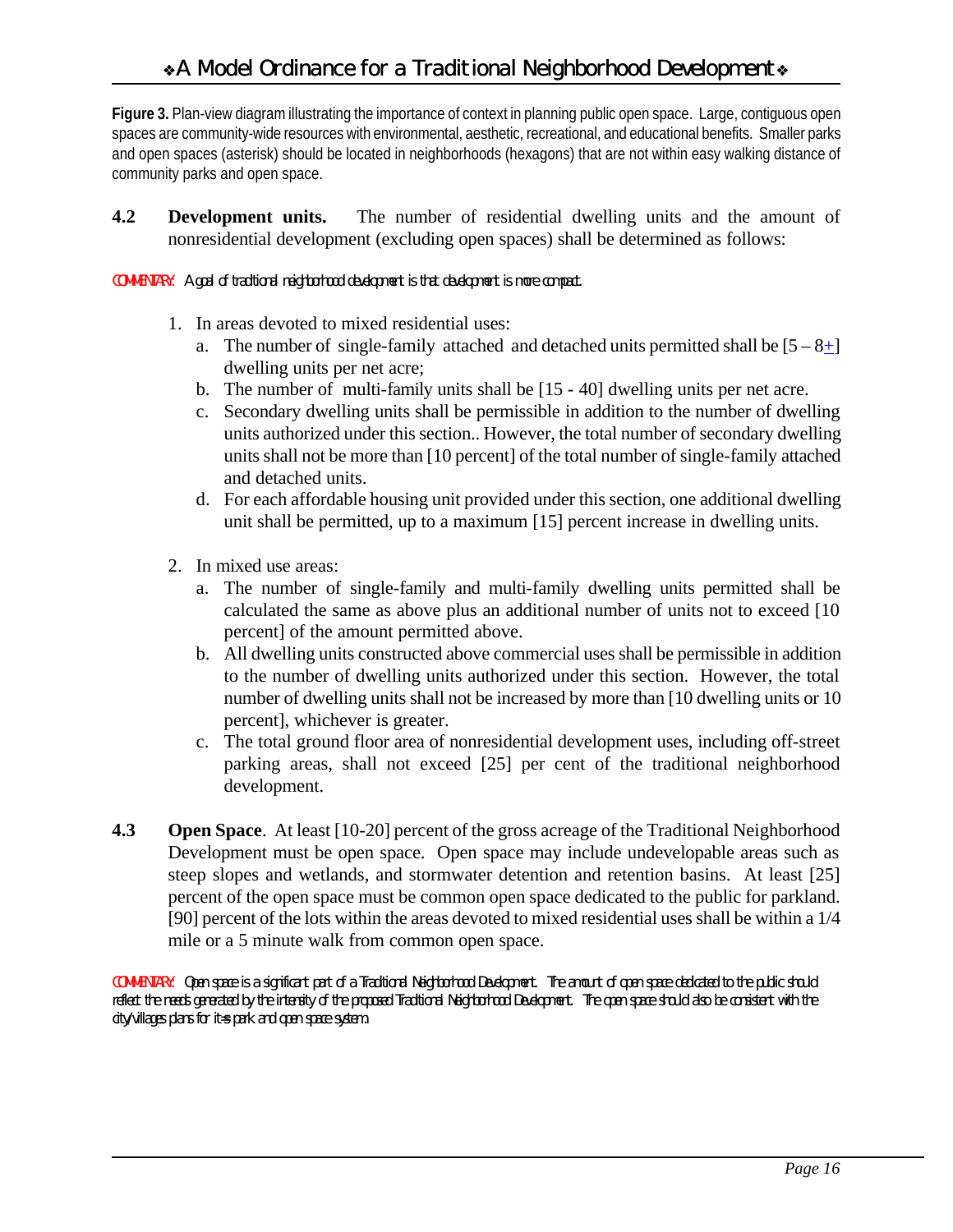- **4.4 Stormwater Management.** The design and development of the traditional neighborhood development should minimize off-site stormwater runoff, promote on-site filtration, and minimize the discharge of pollutants to ground and surface water. Natural topography and existing land cover should be maintained/protected to the maximum extent practicable. New development and redevelopment shall meet the following requirements:
	- 1. Untreated, direct stormwater discharges to wetlands or surface waters are not allowed.
	- 2. Post development peak discharge rates should not exceed pre-development peak rates.
	- 3. Erosion and sediment controls must be implemented to remove 80% of the average annual load of total suspended solids.
	- 4. Areas for snow storage should be provided unless the applicant provides an acceptable snow removal plan.
	- 5. Redevelopment stormwater management systems should improve existing conditions and meet standards to the extent practicable.
	- 6. All treatment systems or BMPs must have operation and maintenance plans to ensure that systems function as designed.

## **4.5 Lot and Block Standards.**

*COMMENTARY: Providing diversity in block and lot size can help to create an urban structure that is pedestrian friendly. Short blocks in traditional grids create multiple routes and more direct ones for pedestrians, bicyclists, and motorists.* 

Lot and block design should promote development that is compatible with natural features, minimizes pedestrian and vehicular conflict, promotes street life *and activity, reinforces public spaces, promotes public safety, and visually enhances development.* 

*Lot design should allow for passive solar designs.*

1. **Block and lot size diversity**. Street layouts should provide for perimeter blocks that are generally in the range of 200-400 feet deep by 400-800 feet long. A variety of lot sizes should be provided to facilitate housing diversity and choice and meet the projected requirements of people with different housing needs.

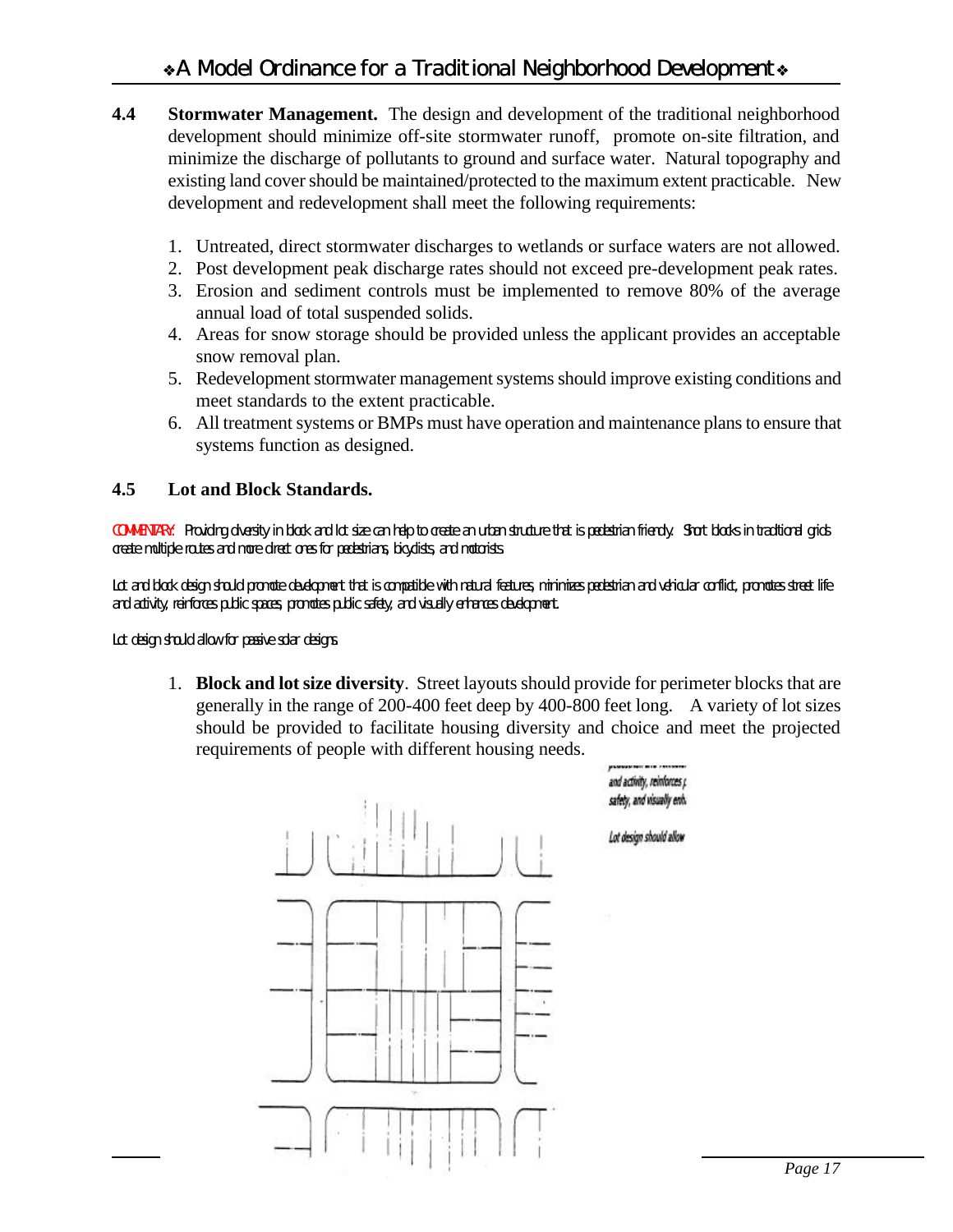**Figure 4**. Plan-view diagram of a street grid showing a diversity of lot (parcel) sizes.

2. **Lot Widths**. Lot widths should create a relatively symmetrical street cross section that reinforces the public space of the street as a simple, unified public space.

*COMMENTARY: Cities and villages should establish minimum and/or maximum lot sizes and setbacks that meet traditional neighborhood development design principles within the context of their community.*

3. **Building Setback, Front - Mixed Use Area**. Structures in the mixed use area have no minimum setback. Commercial and civic or institutional buildings should abut the sidewalks in the mixed use area.



**Figure 5.** Plan-view diagrams showing two alternatives for building setbacks from the street right-of-way in mixed-use areas. Relatively uniform setbacks (a) are preferable to widely varying building setbacks (b).

- 4. **Building Setback, Front Areas of Mixed Residential Uses**. Single-family detached residences shall have a building setback in the front between [0 and 25] feet. Singlefamily attached residences and multifamily residences shall have a building setback in the front between [0 and 15] feet.
- 5. **Building Setback, Rear Areas of Mixed Residential Uses**. The principal building on lots devoted to single-family detached residences shall be setback no less than [30] feet from the rear lot line.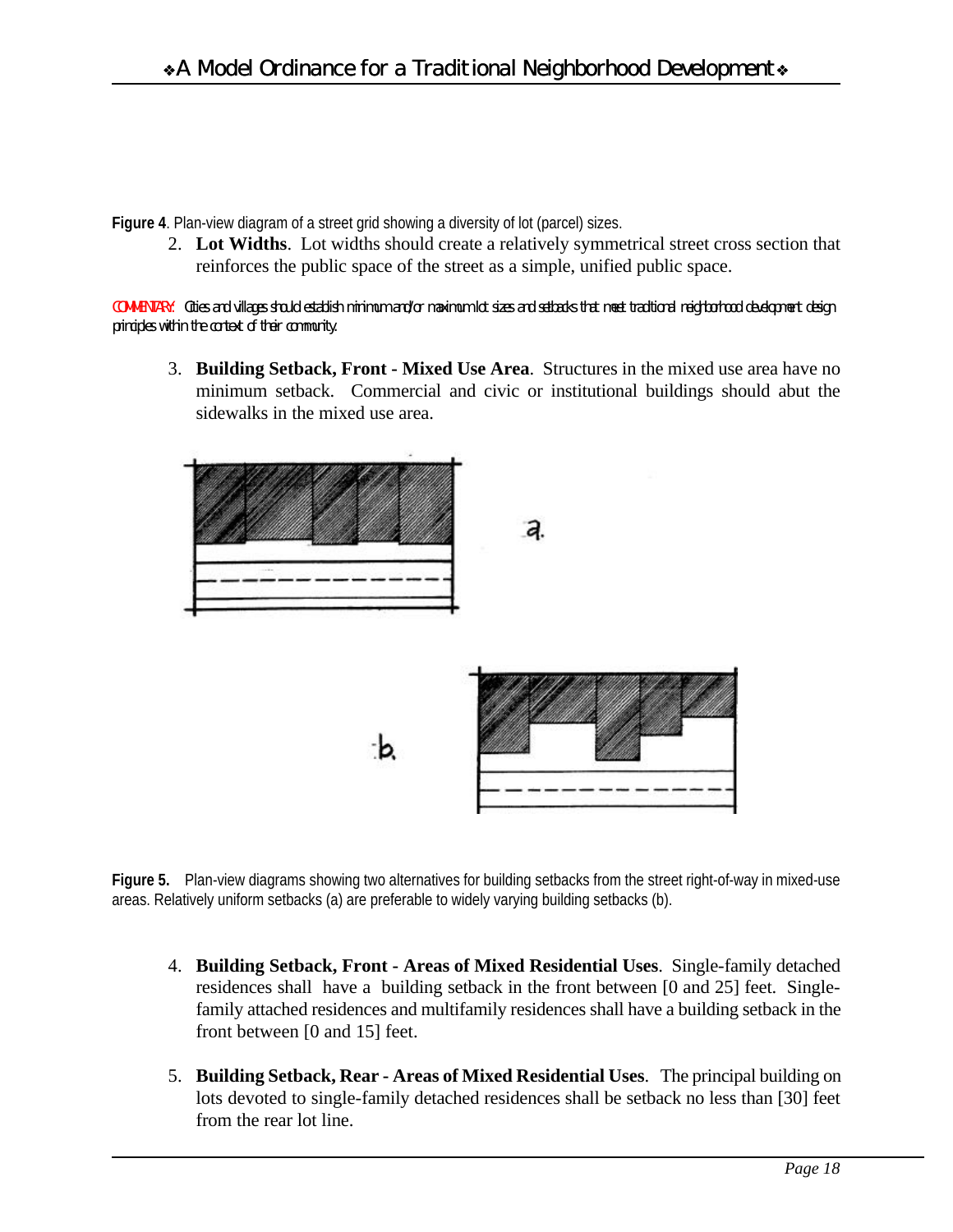6. **Side Setbacks**. Provision for zero lot-line single-family dwellings should be made, provided that a reciprocal access easement is recorded for both lots and townhouses or other attached dwellings, provided that all dwellings have pedestrian access to the rear yard through means other than the principal structure.



Figure 6. Plan-view diagram of the Azero-lot line@concept. A large side-yard on each parcel is created by uniformly eliminating one of the side-yard setbacks.

**4.6 Circulation Standards**. The circulation system shall allow for different modes of transportation. The circulation system shall provide functional and visual links within the residential areas, mixed use area, and open space of the traditional neighborhood development and shall be connected to existing and proposed external development. The circulation system shall provide adequate traffic capacity, provide connected pedestrian and bicycle routes (especially off street bicycle or multi-use paths or bicycle lanes on the streets), control through traffic, limit lot access to streets of lower traffic volumes, and promote safe and efficient mobility through the traditional neighborhood development.

*COMMENTARY: A goal of a traditional neighborhood developments is a vehicle circulation system that provides for access generally by way of an interconnected network of streets (such as a grid pattern). The interconnected street pattern is meant to limit the use of isolated cul-de-sacs which force the major circulation pattern of a community onto a few major roads.*

- 1. **Pedestrian Circulation**. Convenient pedestrian circulation systems that minimize pedestrian-motor vehicle conflicts shall be provided continuously throughout the Traditional Neighborhood Development. Where feasible, any existing pedestrian routes through the site shall be preserved and enhanced. All streets, except for alleys, shall be bordered by sidewalks on both sides in accordance with the specifications listed in Table
	- 1. The following provisions also apply:
	- a. Sidewalks in residential areas. Clear and well-lighted sidewalks, [3-5 feet] in width, depending on projected pedestrian traffic, shall connect all dwelling entrances to the adjacent public sidewalk.
	- b. Sidewalks in mixed use areas. Clear and well-lighted walkways shall connect building entrances to the adjacent public sidewalk and to associated parking areas. Such walkways shall be [a minimum of 5 feet] in width.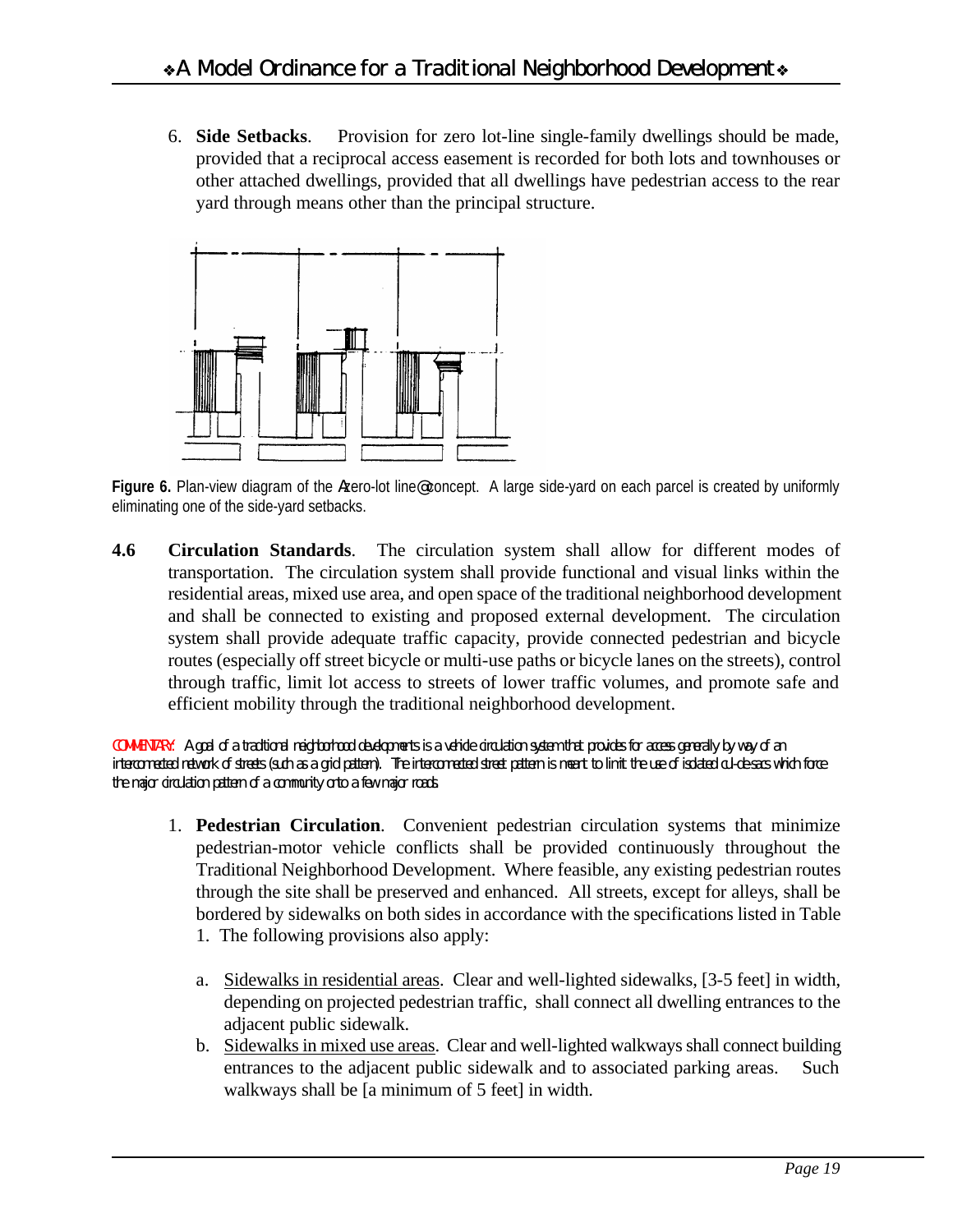- c. Disabled Accessibility. Sidewalks shall comply with the applicable requirements of the Americans with Disabilities Act.
- d. Crosswalks. Intersections of sidewalks with streets shall be designed with clearly defined edges. Crosswalks shall be well lit and clearly marked with contrasting paving materials at the edges or with striping.

*COMMENTARY: Traditional neighborhoods should also be Apedestrian friendly," meaning they provide for pedestrian safety and convenience. An independent network of sidewalks and bikeways can also promote walking and reduce reliance on private vehicles.*

- 2. **Bicycle Circulation**. Bicycle circulation shall be accommodated on streets and/or on dedicated bicycle paths. Where feasible, any existing bicycle routes through the site shall be preserved and enhanced. Facilities for bicycle travel may include off-street bicycle paths (generally shared with pedestrians and other non motorized users) and separate, striped, 4 foot bicycle lanes on streets. If a bicycle lane is combined with a lane for parking, the combined width should be 14 feet.
- 3. **Public Transit Access**. Where public transit service is available or planned, convenient access to transit stops shall be provided. Where transit shelters are provided, they shall be placed in highly visible locations that promote security through surveillance, and shall be well-lighted.
- 4. **Motor Vehicle Circulation**. Motor vehicle circulation shall be designed to minimize conflicts with pedestrians and bicycles. Traffic calming features such as "queuing streets," curb extensions, traffic circles, and medians may be used to encourage slow traffic speeds.
	- 1. Street Hierarchy. Each street within a traditional neighborhood development shall be classified according to the following (arterial streets should not bisect a traditional neighborhood development):
		- i. Collector. This street provides access to commercial or mixed -use buildings, but it is also part of the [city/village]'s major street network. On-street parking, whether diagonal or parallel, helps to slow traffic. Additional parking is provided in lots to the side or rear of buildings.
		- ii. Subcollector. This street provides primary access to individual residential properties and connects streets of lower and higher function. Design speed is 25 mph.
		- iii. Local Street. This street provides primary access to individual residential properties. Traffic volumes are relatively low, with a design speed of 20 mph.
		- iv. Alley. These streets provide secondary access to residential properties where street frontages are narrow, where the street is designed with a narrow width to provide limited on-street parking, or where alley access development is desired to increase residential densities. Alleys may also provide delivery access or alternate parking access to commercial properties.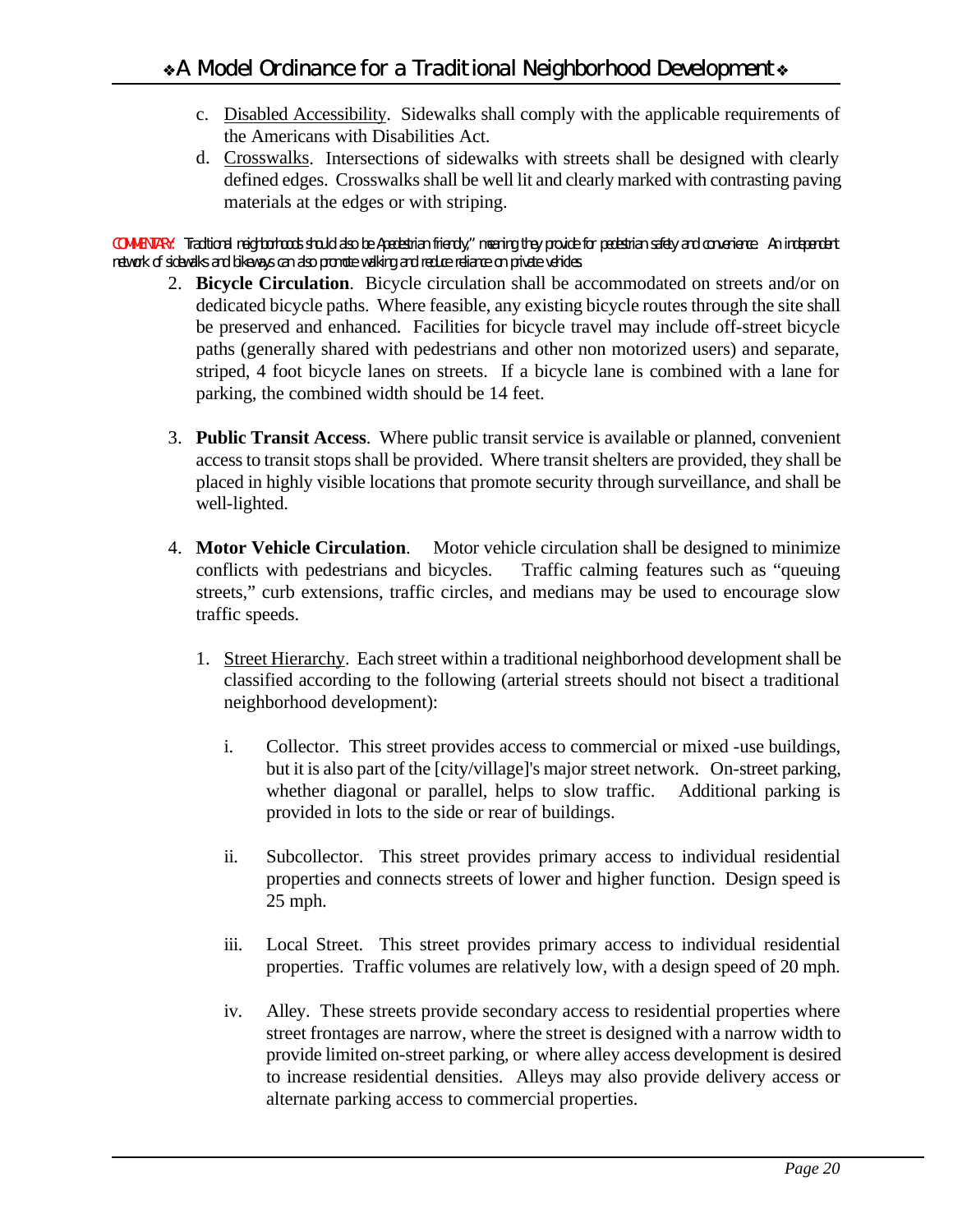*COMMENTARY: A goal of traditional neighborhood developments is narrower streets than what is required in conventional subdivision ordinances. Narrow streets and other ?traffic calming@ techniques help slow traffic down to promote pedestrian safety.*

*Local street widths utilize a concept called Aqueuing<sup>®</sup> B the use of one travel lane on local streets with parking (usually an intermittent parking pattern) on both sides. At low traffic volumes, with intermittent parking, cars traveling in opposite directions must occasionally use the parking lane as a travel lane or wait for another car to pass. The debate over the potential benefits of narrower streets are discussed in the Institute of Transportation Engineers= 1997 publication, ATraditional Neighborhood Street Design Guidelines.*@

|                                      | Collector                                          | Subcollector                                                                          | <b>Local Street</b>                                       | Alley                                                                                  |
|--------------------------------------|----------------------------------------------------|---------------------------------------------------------------------------------------|-----------------------------------------------------------|----------------------------------------------------------------------------------------|
| <b>Average Daily</b><br><b>Trips</b> | 750 or more                                        | 750-1500                                                                              | Less than 250                                             | Not applicable                                                                         |
| Right-of-Way                         | 76-88 feet                                         | 48-72 feet                                                                            | 35-50 feet                                                | $12-16$ feet                                                                           |
| Auto travel lanes                    | Two or three 12<br>feet lanes                      | Two 10 feet lanes                                                                     | Two 10 feet lanes,<br>or<br>one 14 feet<br>(queuing) lane | Two 8 feet lanes for<br>two-way traffic, or<br>one 12 feet lane for<br>one-way traffic |
| Bicycle lanes                        | Two 6 feet lanes<br>combined with<br>parking lanes | 4 feet lanes with<br>no parking, or 6<br>feet lanes<br>combined with<br>parking lanes | None                                                      | None                                                                                   |
| Parking                              | Both sides, 8feet                                  | None, one, or both<br>sides,<br>8 feet                                                | None or one side,<br>8feet                                | None<br>(access to individual<br>drives & garages<br>outside Right-of-way)             |
| Curb and gutter                      | Required                                           | Required                                                                              | Not required                                              |                                                                                        |
| Planting strips                      | Minimum 6 feet                                     | Minimum 6 feet                                                                        | Minimum 6 feet                                            | None                                                                                   |
| Sidewalks                            | Both sides, 5 feet<br>minimum                      | Both sides, 3-5<br>feet                                                               | Both sides, 3-5<br>feet                                   | None                                                                                   |

#### **Table 1: Attributes of Streets in a Traditional Neighborhood Development**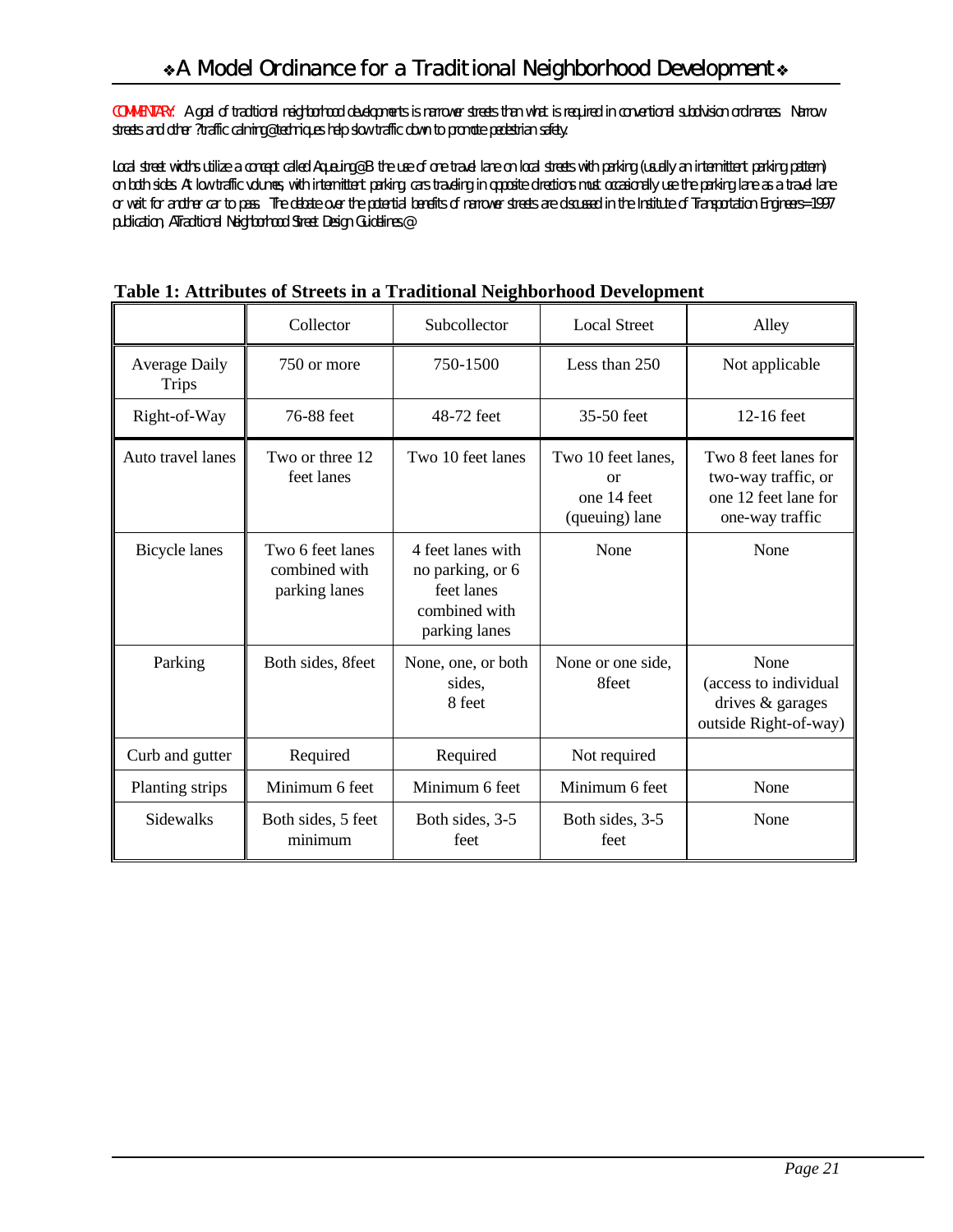

**Figure 7a.** Schematic sketch of a typical local street cross-section. Table 1 lists the recommended dimensions of each component:: A) building setback from street right-of-way; B) walkway; C) planting area; F) travel lane.



Figure 7b. Schematic sketch of a typical sub-collector street cross-section. Table 1 lists the recommended dimensions of each component: A) building setback from street right-of-way; B) walkway; C) planting area; E) bicycle lane; F) travel lane.

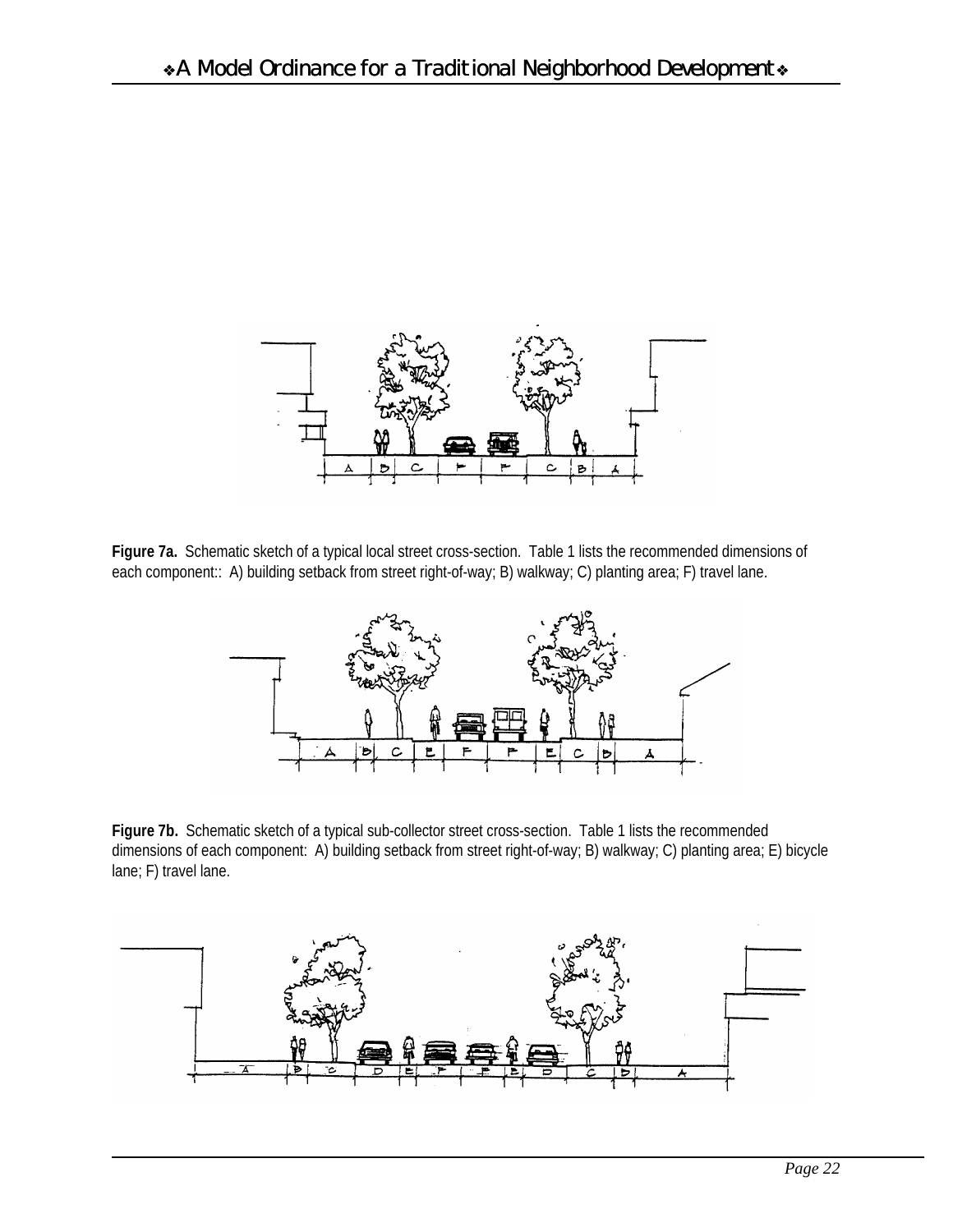**Figure 7c.** Schematic sketch of a typical collector street cross-section. Table 1 lists the recommended dimensions of each component: A) building setback from street right-of-way; B) walkway; C) planting area; D) parking lane; E) bicycle lane; F) travel lane.

- b. Street Layout. The traditional neighborhood development should maintain the existing street grid, where present, and restore any disrupted street grid where feasible. In addition:
	- i. Intersections shall be at right angles whenever possible, but in no case less than 75 degrees. Low volume streets may form three-way intersections creating an inherent right-of-way assignment (the through street receives precedence) which significantly reduces accidents without the use of traffic controls.
	- ii. Corner radii. The roadway edge at street intersections shall be rounded by a tangential arc with a maximum radius of [15 feet] for local streets and [20 feet] for intersections involving collector or arterial streets. The intersection of a local street and an access lane or alley shall be rounded by a tangential arc with a maximum radius of 10 feet.



**Figure 8.** Plan-view diagram of a street intersection. Reducing the radius of street corners slows turning vehicle traffic and shortens pedestrian crosswalks.

> iii. Curb cuts for driveways to individual residential lots shall be prohibited along arterial streets. Curb cuts shall be limited to intersections with other streets or access drives to parking areas for commercial, civic or multifamily residential uses. Clear sight triangles shall be maintained at intersections, as specified below, unless controlled by traffic signal devices:

| intersection of:           | minimum clear sight distance: |
|----------------------------|-------------------------------|
|                            |                               |
| local street and collector | $[120 \text{ feet}]$          |
| collector and collector    | $[130 \text{ feet}]$          |
| collector and arterial     | $[50 \text{ feet}]$           |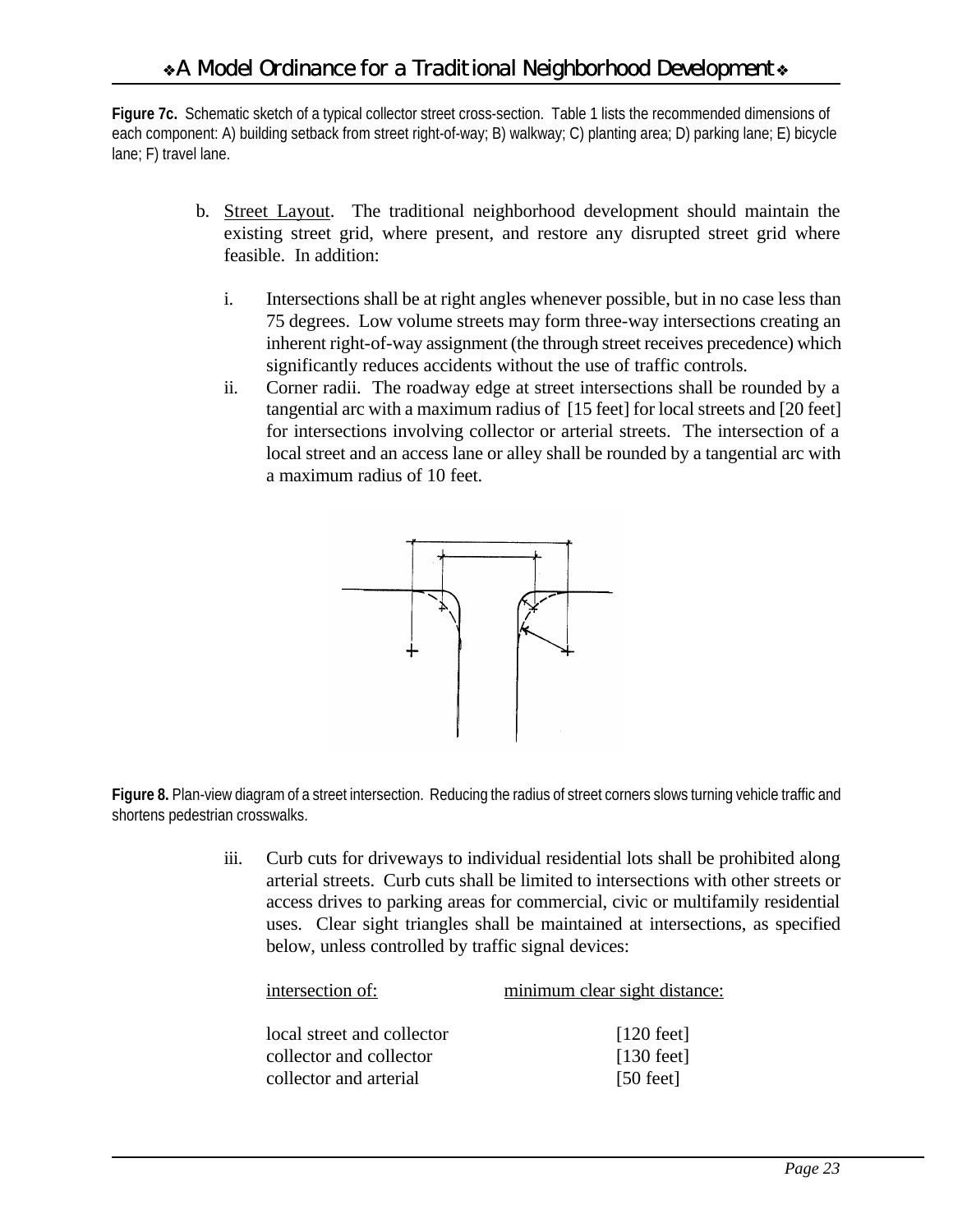- iv. The orientation of streets should enhance the visual impact of common open spaces and prominent buildings, create lots that facilitate passive solar design, and minimize street gradients. All streets shall terminate at other streets or at public land, except local streets may terminate in stub streets when such streets act as connections to future phases of the development. Local streets may terminate other than at other streets or public land when there is a connection to the pedestrian and bicycle path network at the terminus.
- c. Parking requirements. Parking areas for shared or community use should be encouraged. In addition:
	- i. In the mixed use area, any parking lot shall be located at the rear or side of a building. If located at the side, screening shall be provided as specified in section 4.8.
	- ii. A parking lot or garage may not be adjacent to or opposite a street intersection.
	- iii. In the mixed use area, a commercial use must provide one parking space for every [500] square feet of gross building area.
	- iv. Parking lots or garages must provide not less than one bicycle parking space for every [10] motor vehicle parking spaces.
	- v. Adjacent on-street parking may apply toward the minimum parking requirements.
	- vi. In the mixed residential areas, parking may be provided on-site. [One] off-street parking space with unrestricted ingress and egress shall be provided for each secondary dwelling unit.
	- vii. Multi family uses must provide one parking space for every dwelling unit and [0.5] parking space for each additional bedroom.

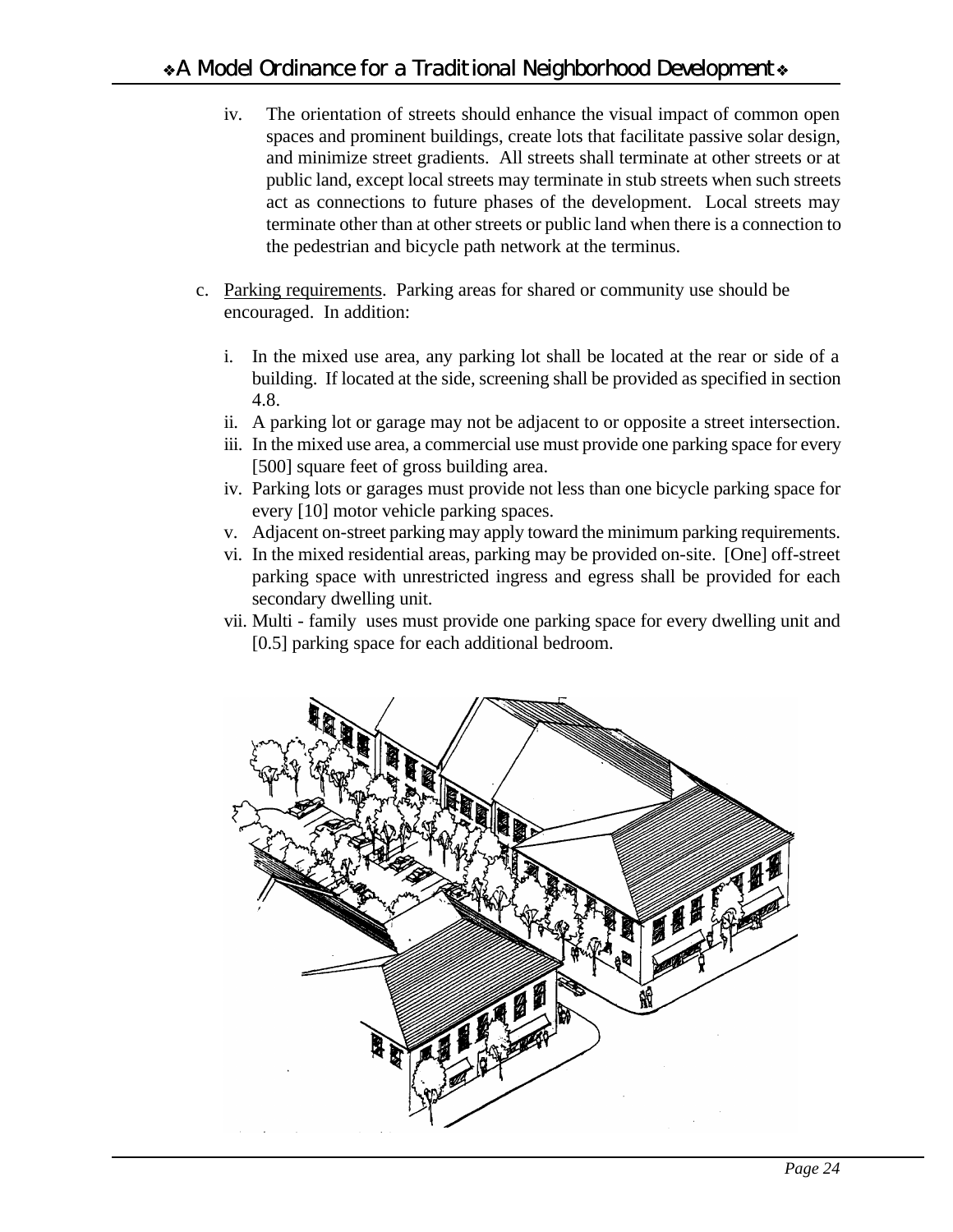**Figure 9.** Aerial perspective sketch of a mixed-use area integrating commercial (ground floor) and residential (second story) uses. A relatively narrow gap in the continuous Astreet wall (created by the mixed -use buildings) provides access from the street to a landscaped, Apedestrian-friendly@parking lot.

- d. Service access. Access for service vehicles should provide a direct route to service and loading dock areas, while avoiding movement through parking areas.
- e. Paving. Reduction of impervious surfaces through the use of interlocking pavers is strongly encouraged for areas such as remote parking lots and parking areas for periodic uses.
- **4.7 Architectural Standards**. A variety of architectural features and building materials is encouraged to give each building or group of buildings a distinct character.

*COMMENTARY: A goal of traditional neighborhood development is that it is compact. Compact development in part means the development is designed for the human scale. This emphasis on design includes being sensitive to walking distances, the height of buildings, the design of street lights and signs, sidewalks, and other features.*

#### 1. **Guidelines for Existing Structures**

- a. Existing structures, if determined to be historic or architecturally significant, shall be protected from demolition or encroachment by incompatible structures or landscape development.
- b. The U.S. Secretary of the Interior's Standards for Rehabilitation of Historic Properties shall be used as the criteria for renovating historic or architecturally significant structures.

*COMMENTARY: Guidelines for new structures within a Traditional Neighborhood Development must be responsive to the community context. It may be appropriate to conduct an architectural inventory of existing architectural styles in the community and determine which, if any, styles should be replicated.*

#### 2. **Guidelines for New Structures**

a. Height. New structures within a Traditional Neighborhood Development shall be no more than [3 stories] for single-family residential, or [5 stories] for commercial, multifamily residential, or mixed use.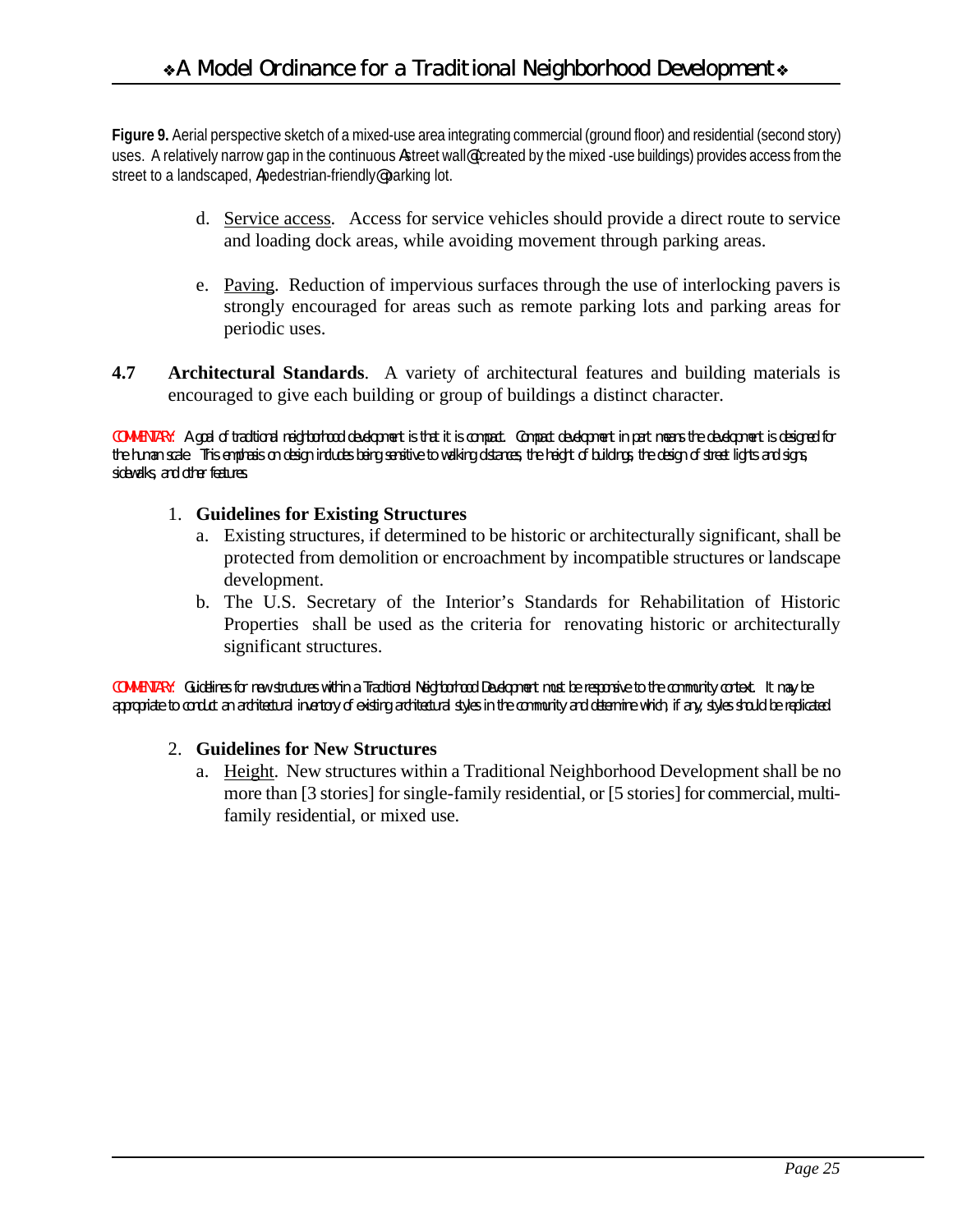

**Figure 10.** Schematic elevation sketch of a mixed-use Astreetscape.@ To create a visually unified Astreetwall,@ buildings should be no more than 30% taller or 30% shorter than the average building height on the block.

- b. Entries and Facades
	- i. The architectural features, materials, and the articulation of a facade of a building shall be continued on all sides visible from a public street.
	- ii. The front facade of the principal building on any lot in a Traditional Neighborhood Development shall face onto a public street.
	- iii. The front facade shall not be oriented to face directly toward a parking lot.
	- iv. Porches, pent roofs, roof overhangs, hooded front doors or other similar architectural elements shall define the front entrance to all residences.
	- v. For commercial buildings, a minimum of 50 percent of the front facade on the ground floor shall be transparent, consisting of window or door openings allowing views into and out of the interior.
	- vi. New structures on opposite sides of the same street should follow similar design guidelines. This provision shall not apply to buildings bordering civic uses.



**Figure 11.** Schematic elevation sketches of two multi-storied buildings with equal heights and widths. Architectural details such as porches, windows, and roof dormers Aarticulate a building=s facade (right) which enhances visual quality and contributes to a human-scaled development.

3. **Guidelines for garages and secondary dwelling units**. Garages and secondary dwelling units may be placed on a single-family detached residential lot within the principal building or an accessory building provided that the secondary dwelling unit shall not exceed [800] square feet.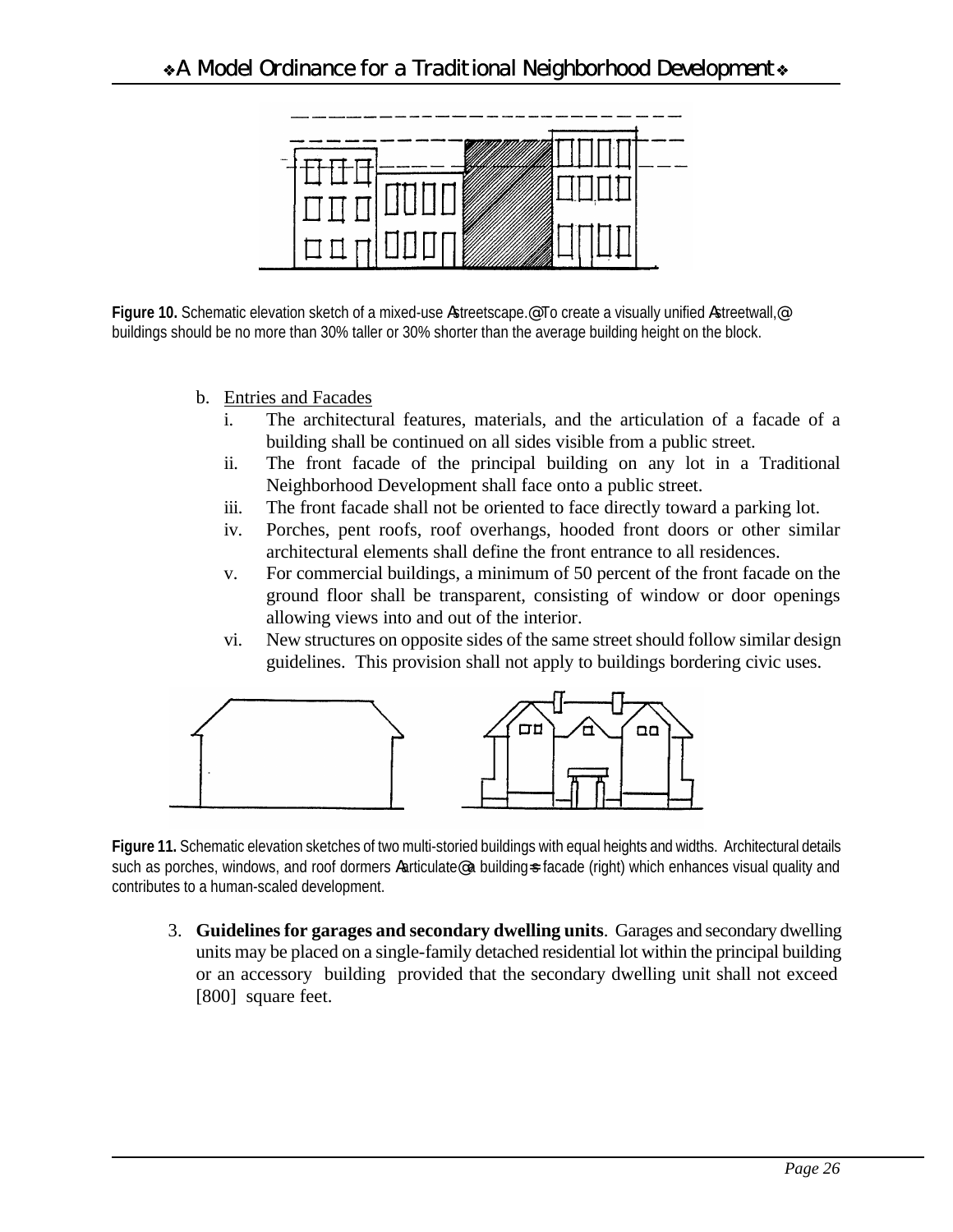

**Figure 12.** Plan-view diagrams of four alternative garage locations on a single-family housing lot: a) detached garage is accessed from an alley; b and c) attached garage is accessed from the local street, d) detached garage, behind the house, is accessed from the local street.

4. **Guidelines for exterior signage.** A comprehensive sign program is required for the entire Traditional Neighborhood Development which establishes a uniform sign theme. Signs shall share a common style (e.g., size, shape, material). In the mixed use area, all signs shall be wall signs or cantilever signs. Cantilever signs shall be mounted perpendicular to the building face and shall not exceed [8] square feet.

*COMMENTARY: These regulations are not meant to supersede an existing ordinance for exterior signage. If such an ordinance already exists in a community, it should be used.* 

#### 5. **Guidelines for lighting**.

a. Street lighting shall be provided along all streets. Generally more, smaller lights, as opposed to fewer, high-intensity lights, should be used. Street lights shall be installed on both sides of the street at intervals of no greater than [75] feet. Street lighting design shall meet the minimum standards developed by the Illumination Engineering Society.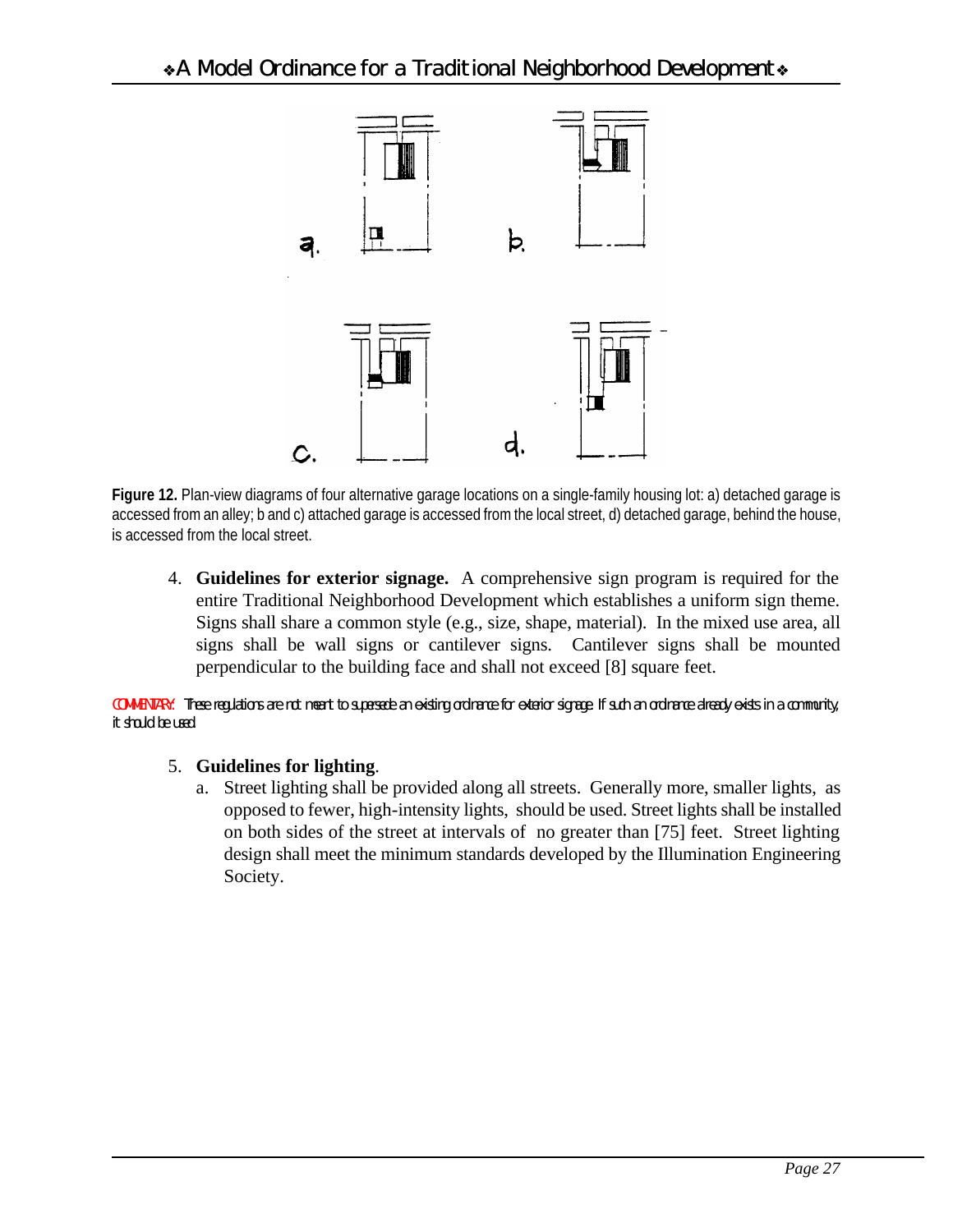- b. Exterior lighting shall be directed downward in order to reduce glare onto adjacent properties.
- **4.8 Landscaping and Screening Standards.** Overall composition and location of landscaping shall complement the scale of the development and its surroundings. In general, larger, well-placed contiguous planting areas shall be preferred to smaller, disconnected areas. Where screening is required by this ordinance, it shall be at least 3 feet in height, unless otherwise specified. Required screening shall be at least 50 percent opaque throughout the year. Required screening shall be satisfied by one or some combination of: a decorative fence not less than 50 percent opaque behind a continuous landscaped area, a masonry wall, or a hedge.
	- 1. Street trees. A minimum of one deciduous canopy tree per [40] feet of street frontage, or fraction thereof, shall be required. Trees can be clustered and do not need to be evenly spaced. Trees should preferably be located between the sidewalk and the curb, within the landscaped area of a boulevard, or in tree wells installed in pavement or concrete. If placement of street trees within the right-of-way will interfere with utility lines, trees may be planted within the front yard setback adjacent to the sidewalk.
	- 2. Parking area landscaping and screening.
		- a. All parking and loading areas fronting public streets or sidewalks, and all parking and loading areas abutting residential districts or uses, shall provide:
			- i. A landscaped area at least [5] feet wide along the public street or sidewalk.
			- ii. Screening at least [3] feet in height and not less than [50] percent opaque.
			- iii. One tree for each [25] linear feet of parking lot frontage.
		- b. Parking area interior landscaping. The corners of parking lots, "islands," and all other areas not used for parking or vehicular circulation shall be landscaped. Vegetation can include turf grass, native grasses or other perennial flowering plants, vines, shrubs or trees. Such spaces may include architectural features such as benches, kiosks or bicycle parking.